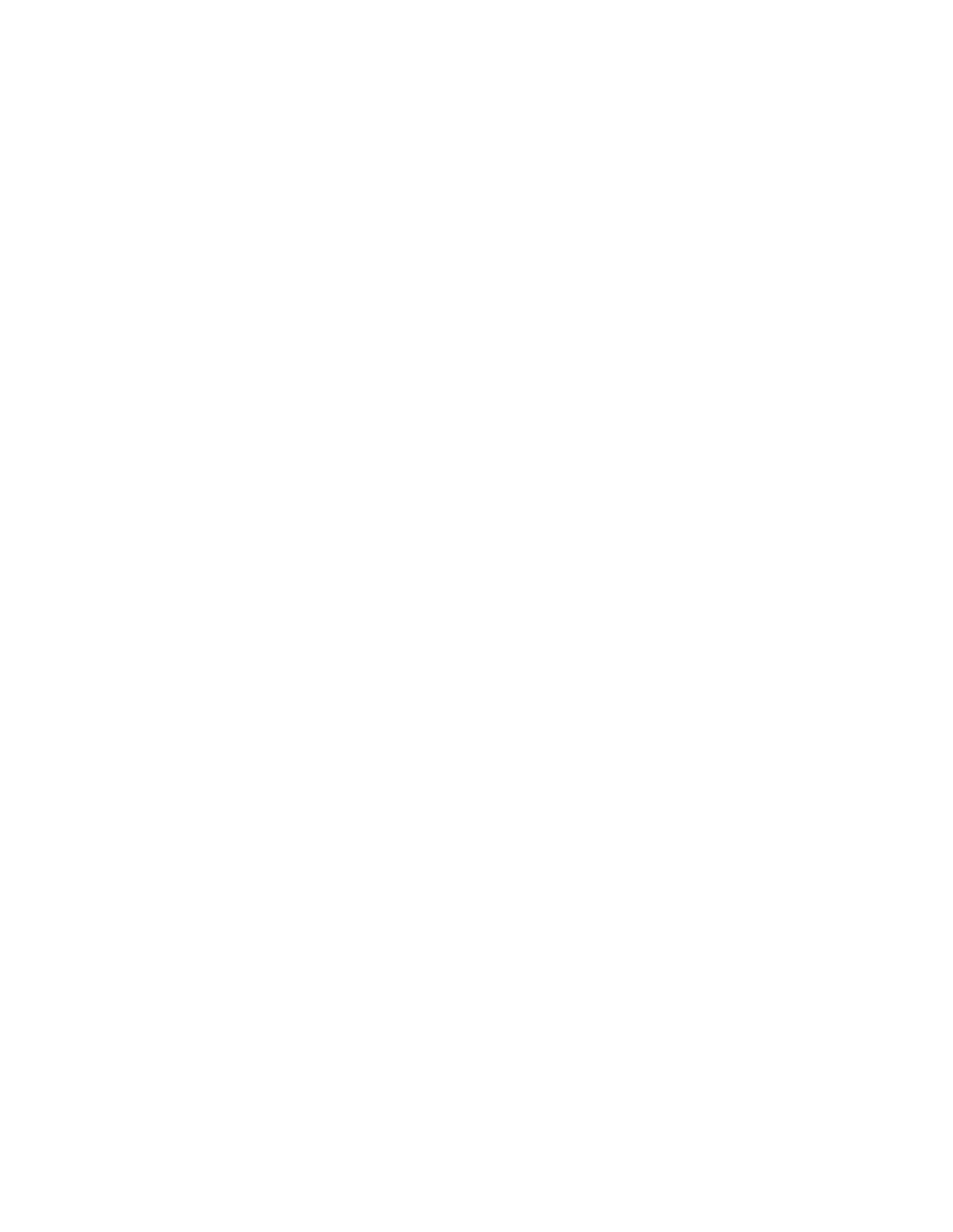### **University of Missouri System Fiscal Year 2007 Proposals Student Housing, Activity, Facility, and Health Service Fees**

### Table of Contents

| Page                                                                             |
|----------------------------------------------------------------------------------|
|                                                                                  |
|                                                                                  |
|                                                                                  |
|                                                                                  |
|                                                                                  |
|                                                                                  |
|                                                                                  |
|                                                                                  |
| Table 3a. Summary of Housing System Financial Plans, System Total 18             |
|                                                                                  |
|                                                                                  |
|                                                                                  |
|                                                                                  |
| Table 4a. Proposed Student Activity, Facility, and Health Service Fees, UMC 23   |
| Table 4b. Proposed Student Activity, Facility, and Health Service Fees, UMKC 24  |
| Table 4c. Proposed Student Activity, Facility, and Health Service Fees, UMR 25   |
| Table 4d. Proposed Student Activity, Facility, and Health Service Fees, UMSL  26 |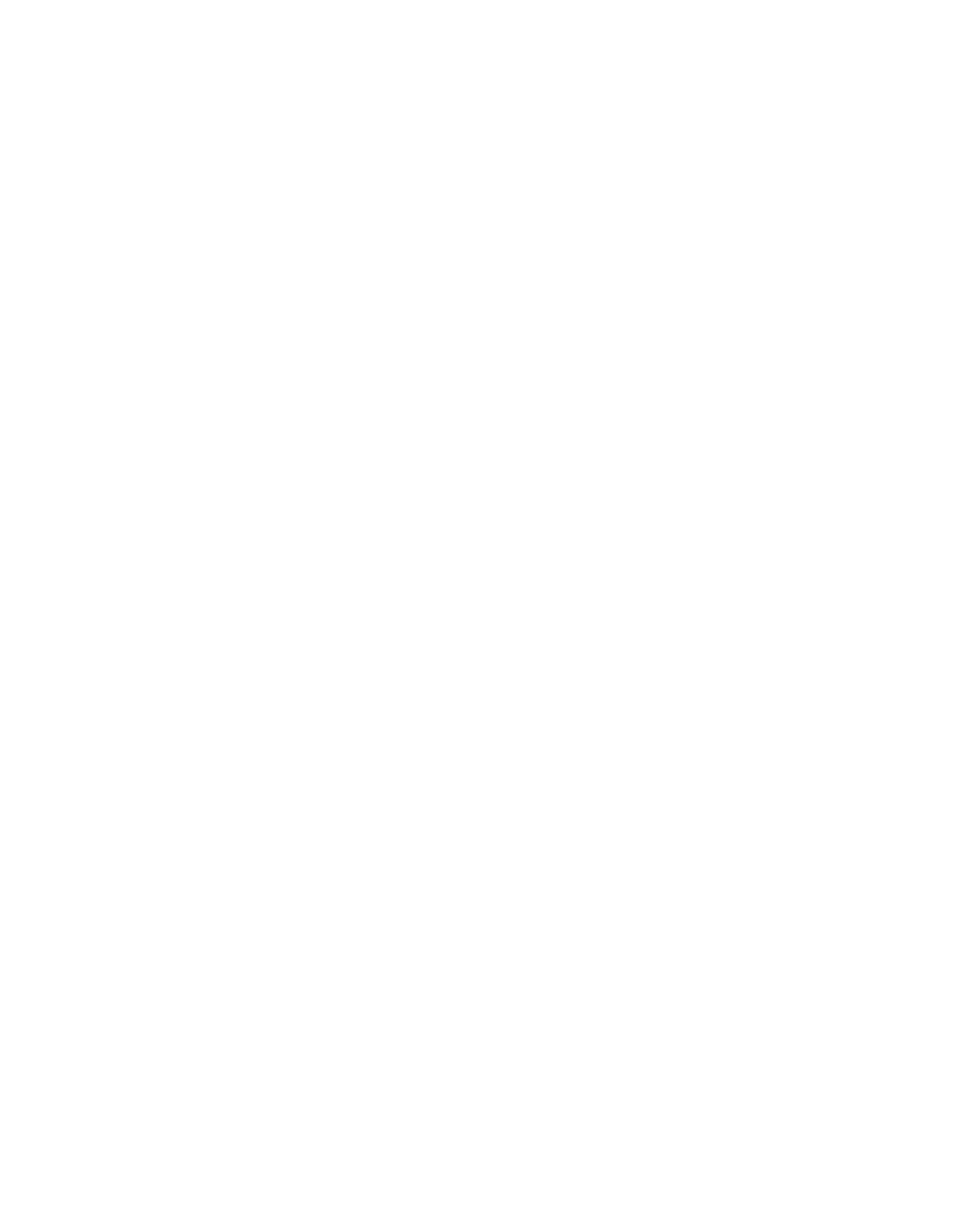#### **Overview**

This document contains the proposed rates for student housing, activity, facility, and health service fees for Fiscal Year 2007 and other supporting materials as submitted by each campus in the University of Missouri System. This information was prepared in support of recommendations to the Board of Curators for fee changes that would become effective in Summer Session 2006.

The fee proposals have been prepared under the direction of the Vice Chancellors or Vice Provosts for Student Affairs on each campus. Planning for fee changes is conducted using operating assumptions unique to each campus and activity, within the context of general economic guidelines communicated by the Director of Planning and Budget. The appropriate advisory groups, affected students, and/or their elected officers reviewed and approved these fee proposals.

The plan is that the following proposals will be considered at the January 26-27, 2006 meeting of the Board of Curators. Table 1 shows a summary of fee increases for consideration by the Board of Curators, with details for tuition, other required fees, and room and board charges. Tuition rate proposals for FY2007 have not yet been finalized and will be approved by the Board at their March meeting.

### **Housing System Highlights**

#### **Room and Board Contract Rates**

 Tables 2a - 2d detail the type of rooms and meal plans that are available on each campus as well as the current and proposed rates for each plan. Proposed room and board contract rates for the predominant plan reflect increases of 4.4% at UMC, 2.4% at UMKC, and 6.5% at UMR. The predominant plan for FY07 at UMSL will be in the new South Campus Residence Hall and is therefore not directly comparable to FY06.

 Room rate proposals at UMC are based on an average increase of 5.0%. Meal plan rates are differentially increased in order to adjust the prices of the different plans closer to the actual cost of the meal plan. The range of increases is from 1.7% to 5.0% with the predominant plan increasing 3.7%.

 At UMKC room rate proposals increase from 3.5% to 5.0% with the predominant plan increasing 3.5%. Meal plans are outsourced to Sodexho and will be offered at no increase from FY2006. At UMR meal plans are increasing about 4.2% with combined room and board rates increasing from 5.8% to 7.0% depending on the facility and meal plan chosen. Proposed room rates at UMSL will increase 3.0% in existing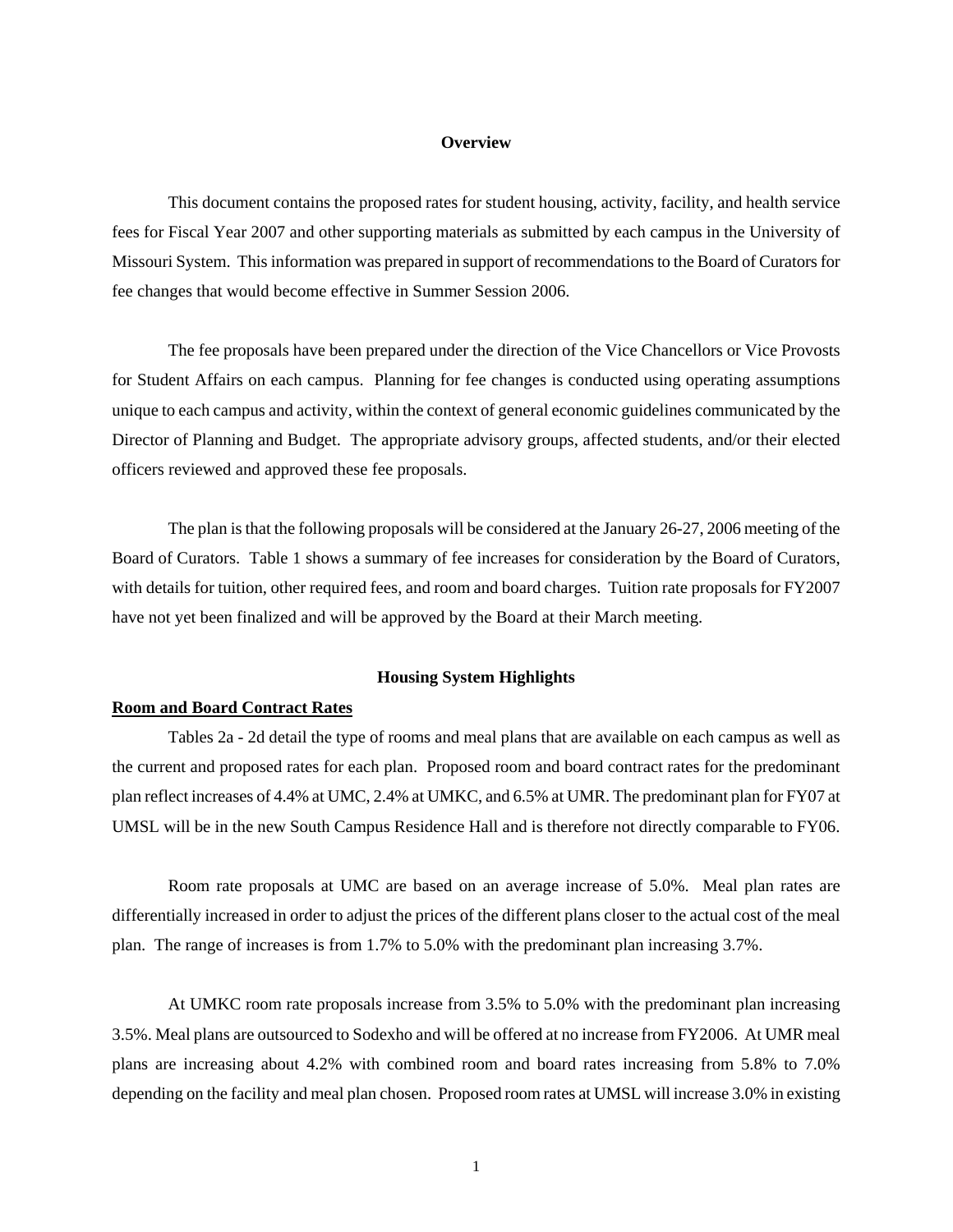residence halls. Meal plans will increase about 0.7%, for a total increase in room and board rates of 2.1% to 2.4%.

### **Family Housing**

Proposed increases in rates for family student housing are 4.5% to 5.6% at UMC, 5.4% to 5.8% at UMR, and 25.0% to 25.3% at UMSL. The large increase at UMSL reflects a rate increase to meet current market conditions. UMKC has closed the Twin Oaks facility and will not offer family housing in 2007.

### **Capacity and Occupancy**

 Residence hall capacity is to increase by 3.0% or an additional 255 rooms for the fiscal year 2007. UMC will open two new residence halls and close others for renovation for net additional capacity in FY2007 of 112 beds. UMSL has added capacity of 432 beds through the South Campus Residence Hall scheduled to open in FY07. Old residence halls with a total capacity of 282 will be taken off line for life safety renovations during FY07. All of the combined campus changes bring the capacity to 8,899 rooms. Detailed below, is the anticipated residence hall occupancy for fiscal year 2007.

|                                            | UMC   | UMKC  | UMR     | UMSL  | Total    |
|--------------------------------------------|-------|-------|---------|-------|----------|
| Residency Hall Occupancy                   | 5.791 | 833   | 1.401   | 415   | 8,440    |
| Percent of Capacity                        | 94.6% | 95.1% | 95.4%   | 96.1% | 94.8%    |
| Change in Occupancy Rate from FY2006 -2.6% |       | 2.4%  | $0.0\%$ | 3.4%  | $-1.6\%$ |

 The apartment capacity is unchanged from FY06. Expected occupancy rates at UMC, UMR, and UMSL are 81.5%, 97.2% and 87.4% respectively.

### **Financial Plans**

 Tables 3a-3e present the housing system financial plans for each campus and the system in total. The UMC financial plan shows a balanced budget for FY2007. UMKC shows anticipated revenues \$0.5 million higher than expenditures and transfers. UMSL and UMR show anticipated revenues slightly higher than expenditures and transfers. Consolidated revenues for the housing system are projected to increase 11.6% for FY2007. Combined housing system expenditures and transfers for the campuses are projected to increase 11.7% in FY2007. These increases are primarily a result of increased capacity at UMC and UMSL and increased debt related to new facilities on all campuses. Also included are above normal inflationary increases for utilities and staff benefits.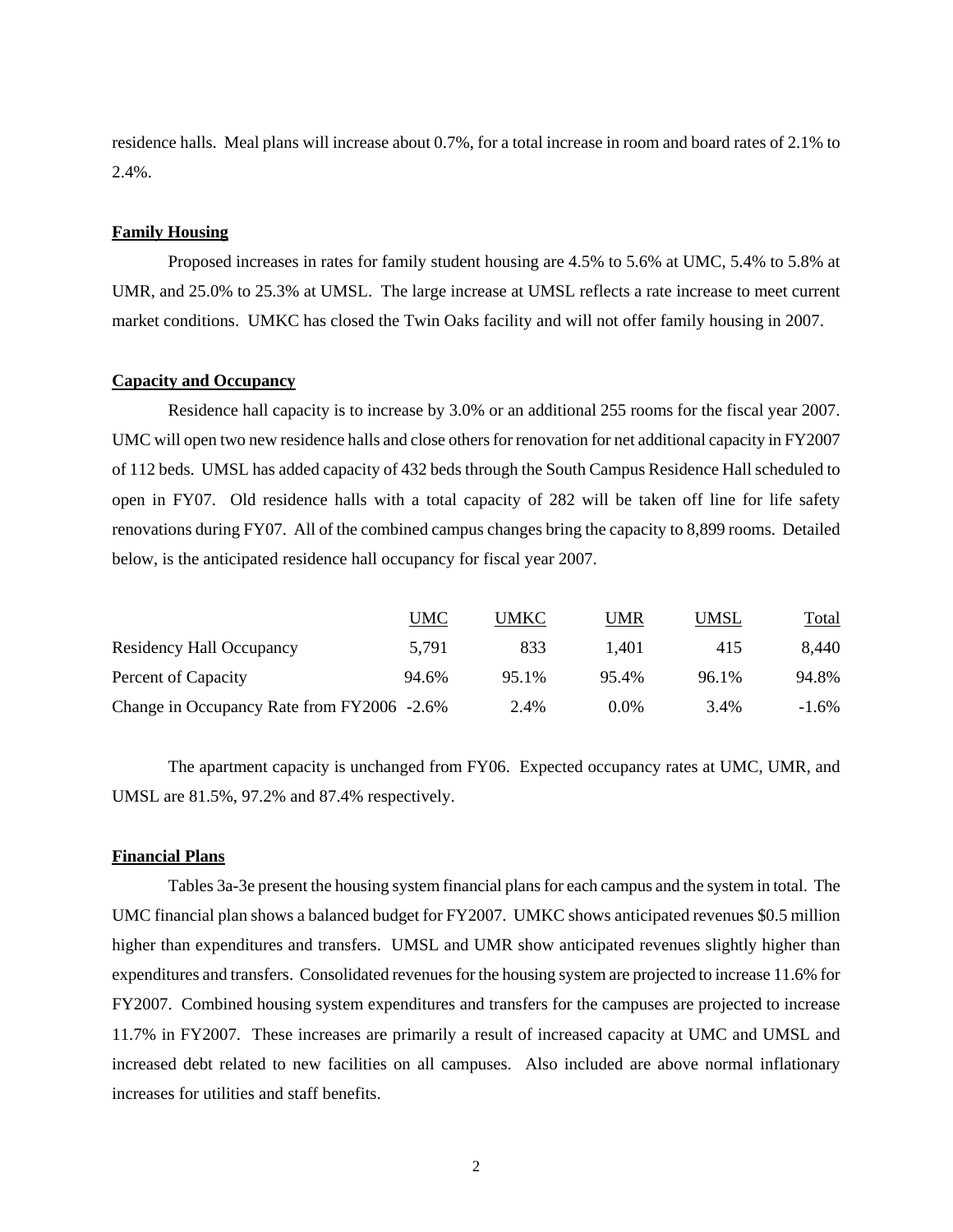#### **Activity, Facility, and Health Service Fee Highlights**

 Table 1 shows a summary of average academic year charges for student fees, while Tables 4a-4d present details of the proposed activity, facility and health service fees. Proposed increases in total activity, facility, and health service fees for undergraduates average 3.2% across the system.

At UMC Student Activity Fees fund the activities of the Student Government Association, Student Organizations, Sports Clubs, Legion of Black Collegians, ASUM, Capital Improvements Fee, Divisional Student Councils, Transportation, Memorial Union, Student Life, Jesse Auditorium, Parking Garage, Savitar (2006) and Counseling Center (2007). FY2007 fees were originally set using a 3.0% inflationary increase. The Savitar fee was eliminated and other fees were reallocated within the Student Activity Fee to provide for increased programming and the creation of the Counseling Center. In addition, increases to fund specific new programming included in the proposed Student Activity Fee are as follows: \$2.20 to fund an advisor for the student government association, \$2.00 in the transportation fee to fund additional routes, and \$1.75 to help fund the Counseling Center. This results in a net increase of 9.1% for undergraduates and 9.7% for graduate and professional students. The Recreation Activity and Facility fee will increase 1.8%. The Student Fee Review Committee and the MSA Senate support these proposals. Health Fees are recommended to increase 9.0% to fund increased costs, rising visit volumes, program enhancements, and to avoid deterrents to utilization caused by co-pays for visits and lab tests. In addition, the assessment of the Health Fee was changed to be assessed to all students taking more than six credit hours in the fall and winter semesters; previously it was assessed to full-time students. The Student Fee Review Committee and the MSA Senate supported an increase of 7.5% in the Health Fee. Proposed activity, facility, and health service fees at UMC in total will increase 6.0% for undergraduates and 6.2% for graduate students.

At UMKC, the overall increase in proposed activity, facility, and health service fees is 2.0%. The Recreation Facility Fee, Associated Students of the University of Missouri (ASUM) Fee and Student Activity Fee remain unchanged, while inflationary increases of 3.0% are proposed for the University Center Fee, Athletic Fee, Physical Facility Fee, and the Student Health Fee. The Student Center Fee, which was approved but never assessed, has been eliminated due to the postponement of a new Student Center project. These proposals were discussed with the Student Government Association.

Proposed activity, facility, and health service fees at UMR will increase 2.9% for undergraduates and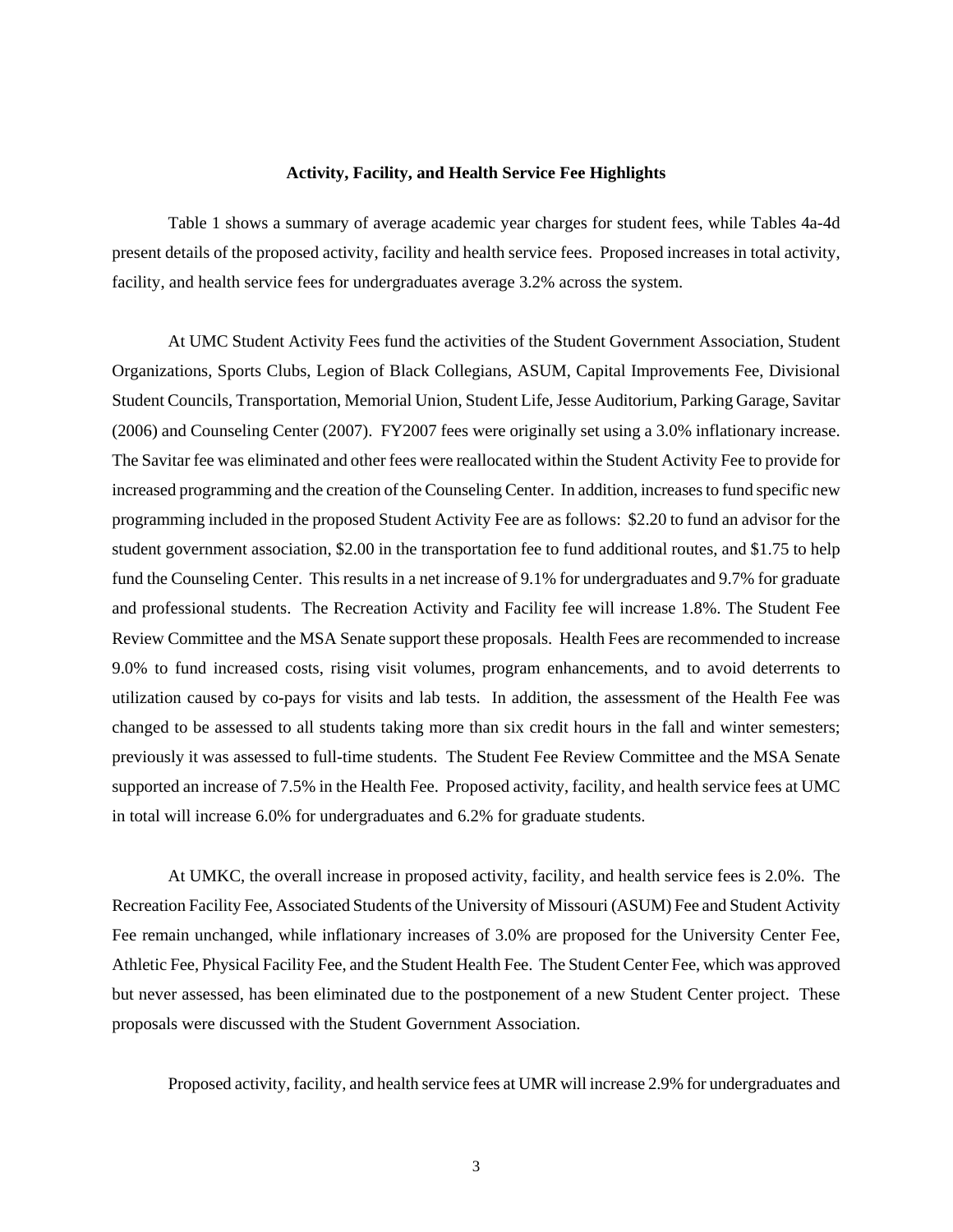2.2% for graduate students in the fall and winter semesters. Summer session fees will increase 1.6%. The Graduate Student Fee will decrease from \$4.50 to \$2.20 after an increase in FY06 from \$2.00 to \$4.50. The increase in FY06 was to allow the Graduate Student Organization to invite speakers to Rolla and increase programming during student orientation specific to the needs of graduate students. The fee is now being decreased at the direction of the Student Council. The Year Book fee is increasing 4.2% to \$10. This fee is only charged to undergraduate students taking more than six credit hours in the fall semester. The Student Activity Fee is increasing 8.5% while all other fees remain unchanged. The Student Council has approved these fee proposals.

 At UMSL, proposed activity, facility, and health service fees will increase 2.1% for the fall and winter semesters and 1.6% in the summer session. An increase in the Health Services Fee of 5.0% will allow Health Services to increase holistic health, wellness programs, and expand the current outreach activities. The fee increase will also assist with computer replacement, equipment for biofeedback/ relaxation space, and the future transition to an electronic client records system. An increase of 2.3% in the University Center Fee, along with an increase of 1.6% in the Athletic Fee, will provide funds for the inflationary elevation of salaries, utilities, professional services, institutional support, and the 1.25% Maintenance and Repair requirement. The University Center Fee increase will also assist with the expected decrease in operating support. A new fee of \$2 per semester, the USA Today Readership fee, was approved by student referendum and will provide newspapers for students on campus. The Infrastructure Fee which provides funds for the Bi-State pass program and the campus shuttle service as well as the Recreation/Facility Fee were held at a 0% increase at the request of the Student Government Association and the Student Affairs Committee. Other Fees remain unchanged for FY2007.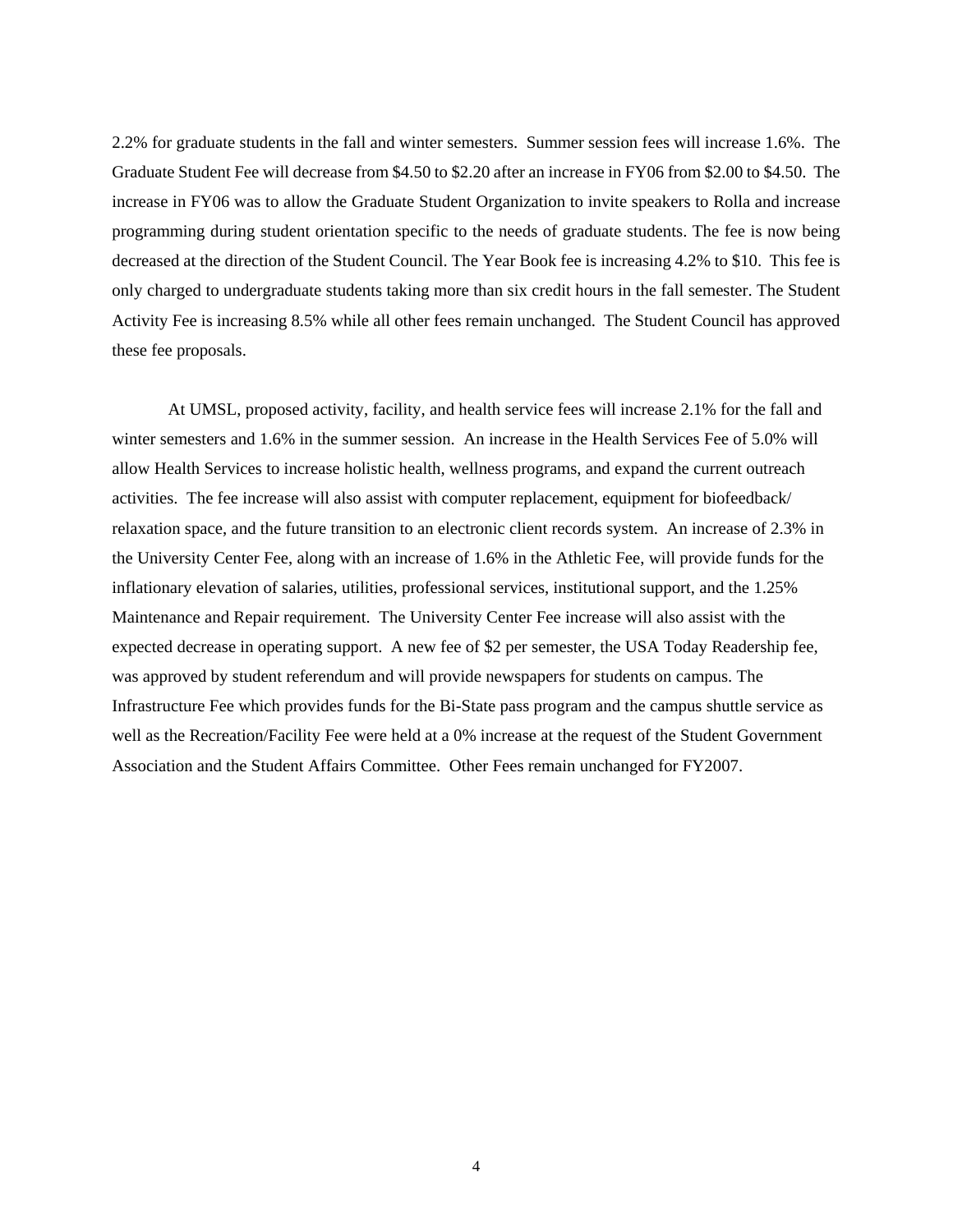### **Table 1. University of Missouri System, Summary of Proposed Fee Increases, Academic Year 2007**

|                                               | <b>UMC</b> |         | <b>UMKC</b>         |          | <b>UMR</b> |                     | <b>UMSL</b> |         |                     |          |         |                     |
|-----------------------------------------------|------------|---------|---------------------|----------|------------|---------------------|-------------|---------|---------------------|----------|---------|---------------------|
|                                               | FY2006     | FY2007  | Percent<br>Increase | FY2006   | FY2007     | Percent<br>Increase | FY2006      | FY2007  | Percent<br>Increase | FY2006   | FY2007  | Percent<br>Increase |
| Tuition <sup><math>(1)</math></sup>           | \$6,495    | N/A     |                     | \$6,495  | N/A        |                     | \$6,495     | N/A     |                     | \$6,495  | N/A     |                     |
| Information Technology Fee <sup>(1)</sup>     | 330        | N/A     |                     | 330      | N/A        |                     | 330         | N/A     |                     | 330      | N/A     |                     |
| Student Activity, Facility & Health Fee $(2)$ | 590        | 626     | 6.0%                | 491      | 501        | 2.0%                | 711         | 731     | 2.9%                | 793      | 810     | 2.1%                |
| <b>Total Required Fees</b>                    | 7,415      | 626     | $-91.6%$            | 7,316    | 501        | $-93.2%$            | 7,536       | 731     | $-90.3%$            | 7,618    | 810     | $-89.4%$            |
| Room & Board $(3)$                            | 5,350      | 5,585   | 4.4%                | 7,505    | 7,685      | 2.4%                | 5,340       | 5,685   | 6.5%                | 6,428    | 7,178   | 11.7%               |
| <b>Total Fees</b>                             | \$12,765   | \$6,21] | $-51.3%$            | \$14,821 | \$8,186    | $-44.8%$            | \$12,876    | \$6.416 | $-50.2%$            | \$14,046 | \$7,988 | $-43.1%$            |

Notes:

(1) Based on average fees for a resident undergraduate student at fifteen credit hours per semester for 2 semesters FY07 rate proposals are not yet finalized.

(2) Activity, Facility, and Health Fee increases in excess of inflation are new initiatives that were initiated or approved by the Student Government Assoc or their representatives.

(3) Predominant plan as submitted by each campus.

(4) Predominant plan for FY07 is the new South Campus Residence Hall and is therefore not directly comparable with FY06.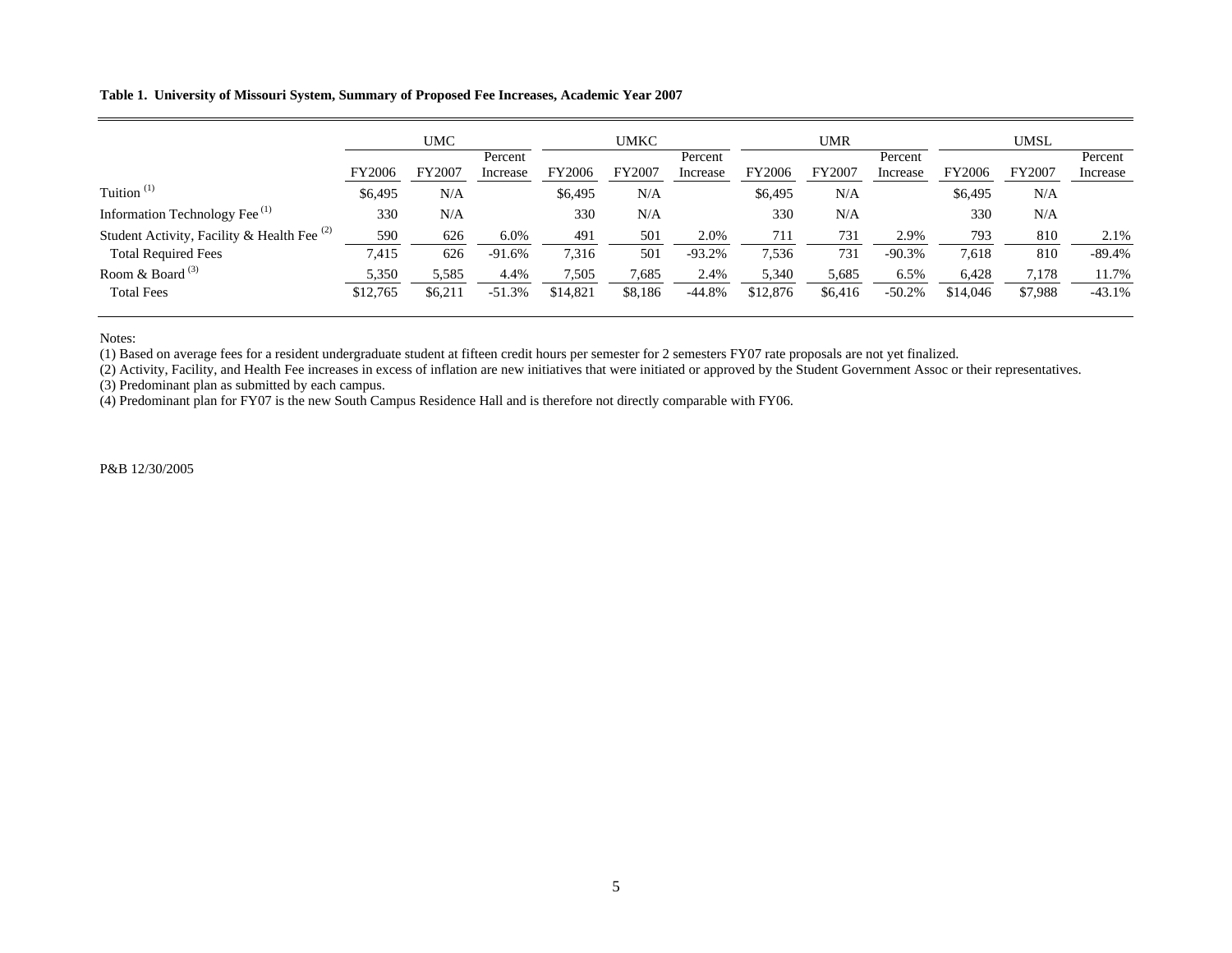|                                             | <b>UMC</b>           |                                   |           |         |  |
|---------------------------------------------|----------------------|-----------------------------------|-----------|---------|--|
|                                             |                      |                                   | Increase/ | Percent |  |
| <b>Academic Year (2 Semesters)</b>          | FY2006               | FY2007                            | Decrease  | Change  |  |
| <b>Predominant Plan</b>                     |                      |                                   |           |         |  |
| Room and Board                              | \$5,350              | \$5,585                           | \$235     | 4.4%    |  |
|                                             |                      |                                   |           |         |  |
| Includes Meals @:                           | \$2,450              | \$2,540                           | \$90      | 3.7%    |  |
| Meal Plan 3 - 14 meals per week             |                      |                                   |           |         |  |
|                                             |                      |                                   |           |         |  |
| <b>Meal Plans Defined</b>                   |                      |                                   |           |         |  |
| Meal Plan 1<br>Meal Plan 2                  | 21 meals<br>17 meals | $21$ meals $(2)$                  |           |         |  |
| Meal Plan 3                                 | 14 meals             | 17 meals $(2)$                    |           |         |  |
| Meal Plan 4                                 | 10 meals             | 14 meals $(2)$                    |           |         |  |
| Meal Plan 5                                 | 7 meals              | 10 meals $(2)$<br>$7$ meals $(2)$ |           |         |  |
|                                             |                      |                                   |           |         |  |
| Double Rooms                                |                      |                                   |           |         |  |
| Meal Plan 1                                 | \$5,890              | \$6,185                           | \$295     | 5.0%    |  |
| Meal Plan 2                                 | 5,620                | 5,885                             | 265       | 4.7%    |  |
| Meal Plan 3                                 | 5,350                | 5,585                             | 235       | 4.4%    |  |
| Meal Plan 4                                 | 5,000                | 5,205                             | 205       | 4.1%    |  |
| Meal Plan 5                                 | 4,650                | 4,825                             | 175       | 3.8%    |  |
| Single Rooms                                |                      |                                   |           |         |  |
| Meal Plan 1                                 | \$6,945              | \$7,290                           | \$345     | 5.0%    |  |
| Meal Plan 2                                 | 6,675                | 6,990                             | 315       | 4.7%    |  |
| Meal Plan 3                                 | 6,405                | 6,690                             | 285       | 4.4%    |  |
| Meal Plan 4                                 | 6,055                | 6,310                             | 255       | 4.2%    |  |
| Meal Plan 5                                 | 5,705                | 5,930                             | 225       | 3.9%    |  |
|                                             |                      |                                   |           |         |  |
| Donnelly/Jones/McDavid/Smith Lathrop Double |                      |                                   |           |         |  |
| Meal Plan 1                                 | \$6,215              | \$6,525                           | \$310     | 5.0%    |  |
| Meal Plan 2                                 | 5,945                | 6,225                             | 280       | 4.7%    |  |
| Meal Plan 3                                 | 5,675                | 5,925                             | 250       | 4.4%    |  |
| Meal Plan 4                                 | 5,325                | 5,545                             | 220       | 4.1%    |  |
| Meal Plan 5                                 | 4,975                | 5,165                             | 190       | 3.8%    |  |
| Donnelly/Jones/McDavid/Smith Lathrop Single |                      |                                   |           |         |  |
| Meal Plan 1                                 | \$7,275              | \$7,640                           | \$365     | 5.0%    |  |
| Meal Plan 2                                 | 7,005                | 7,340                             | 335       | 4.8%    |  |
| Meal Plan 3                                 | 6,735                | 7,040                             | 305       | 4.5%    |  |
| Meal Plan 4                                 | 6,385                | 6,660                             | 275       | 4.3%    |  |
| Meal Plan 5                                 | 6,035                | 6,280                             | 245       | 4.1%    |  |
| Virginia Avenue Suite Double                |                      |                                   |           |         |  |
| Meal Plan 1                                 | \$8,070              | \$8,475                           | \$405     | 5.0%    |  |
| Meal Plan 2                                 | 7,800                | 8,175                             | 375       | 4.8%    |  |
| Meal Plan 3                                 | 7,530                | 7,875                             | 345       | 4.6%    |  |
| Meal Plan 4                                 | 7,180                | 7,495                             | 315       | 4.4%    |  |
| Meal Plan 5                                 | 6,830                | 7,115                             | 285       | 4.2%    |  |

# **2a. University of Missouri - Columbia, Proposed Changes in Housing Contracts (1)**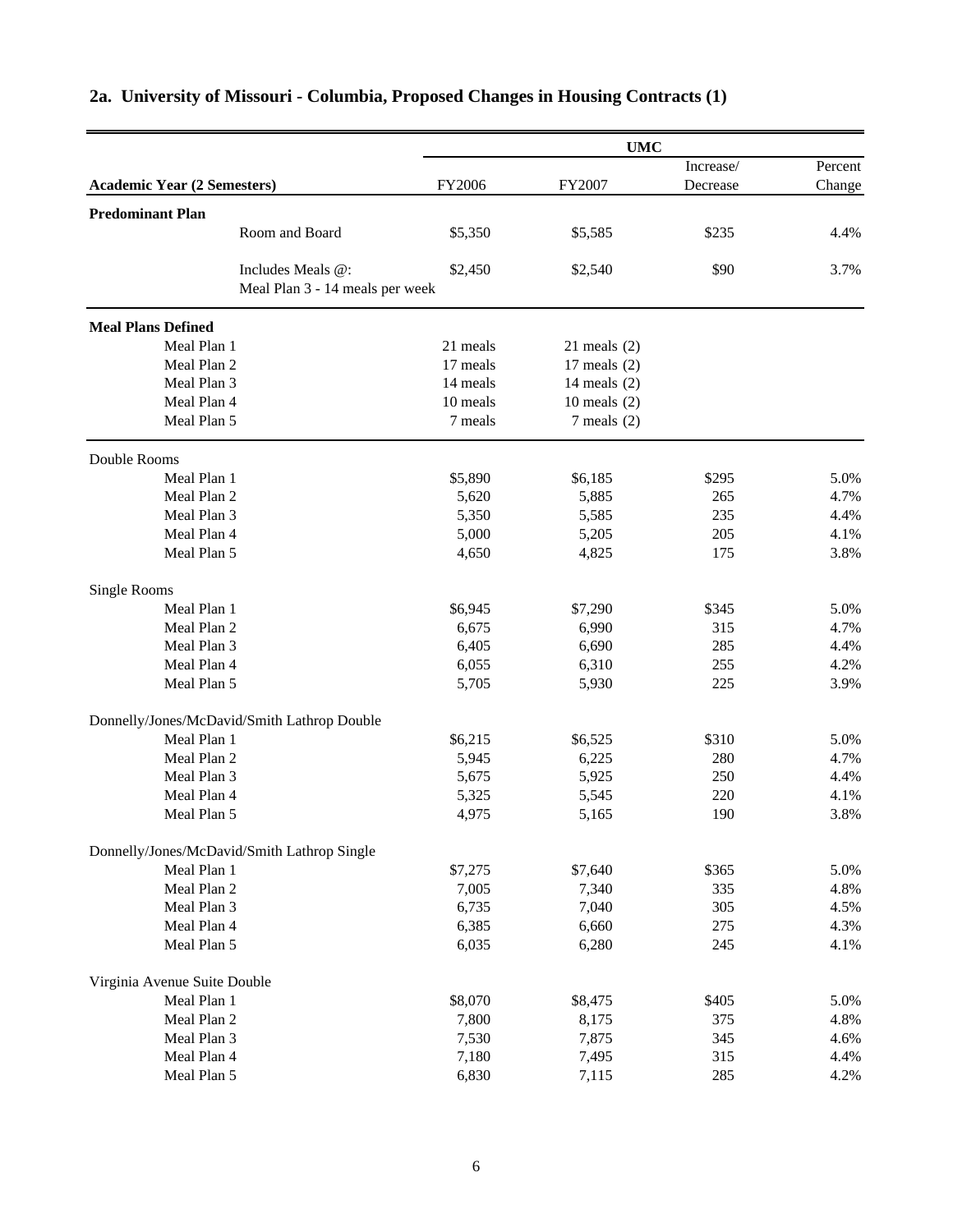|                                        |           |         | Increase/ | Percent |
|----------------------------------------|-----------|---------|-----------|---------|
| Academic Year (2 Semesters) Cont.      | FY2006    | FY2007  | Decrease  | Change  |
| Virginia Avenue Semi-Suite Double      |           |         |           |         |
| Meal Plan 1                            | \$7,740   | \$8,130 | \$390     | 5.0%    |
| Meal Plan 2                            | 7,470     | 7,830   | 360       | 4.8%    |
| Meal Plan 3                            | 7,200     | 7,530   | 330       | 4.6%    |
| Meal Plan 4                            | 6,850     | 7,150   | 300       | 4.4%    |
| Meal Plan 5                            | 6,500     | 6,770   | 270       | 4.2%    |
| Virginia Avenue Semi-Suite Single      |           |         |           |         |
| Meal Plan 1                            | \$8,770   | \$9,210 | \$440     | 5.0%    |
| Meal Plan 2                            | 8,500     | 8,910   | 410       | 4.8%    |
| Meal Plan 3                            | 8,230     | 8,610   | 380       | 4.6%    |
| Meal Plan 4                            | 7,880     | 8,230   | 350       | 4.4%    |
| Meal Plan 5                            | 7,530     | 7,850   | 320       | 4.2%    |
| Laws/Defoe/Cramer/Stafford/Graham/     |           |         |           |         |
| Baker-Park/Gardner-Hyde Double         |           |         |           |         |
| Meal Plan 1                            | \$6,390   | \$6,710 | \$320     | 5.0%    |
| Meal Plan 2                            | 6,120     | 6,410   | 290       | 4.7%    |
| Meal Plan 3                            | 5,850     | 6,110   | 260       | 4.4%    |
| Meal Plan 4                            | 5,500     | 5,730   | 230       | 4.2%    |
| Meal Plan 5                            | 5,150     | 5,350   | 200       | 3.9%    |
| Laws/Defoe/Cramer/Stafford/Graham/     |           |         |           |         |
| Baker-Park/Gardner-Hyde Single         |           |         |           |         |
| Meal Plan 1                            | \$7,445   | \$7,820 | \$375     | 5.0%    |
| Meal Plan 2                            | 7,175     | 7,520   | 345       | 4.8%    |
| Meal Plan 3                            | 6,905     | 7,220   | 315       | 4.6%    |
| Meal Plan 4                            | 6,555     | 6,840   | 285       | 4.3%    |
| Meal Plan 5                            | 6,205     | 6,460   | 255       | 4.1%    |
| Mark Twain / Wolpers / Johnston Double |           |         |           |         |
| Meal Plan 1                            | \$6,995   | \$7,345 | \$350     | 5.0%    |
| Meal Plan 2                            | 6,725     | 7,045   | 320       | 4.8%    |
| Meal Plan 3                            | 6,455     | 6,745   | 290       | 4.5%    |
| Meal Plan 4                            | 6,105     | 6,365   | 260       | 4.3%    |
| Meal Plan 5                            | 5,755     | 5,985   | 230       | 4.0%    |
| Mark Twain / Wolpers / Johnston Single |           |         |           |         |
| Meal Plan 1                            | \$8,060   | \$8,465 | \$405     | 5.0%    |
| Meal Plan 2                            | 7,790     | 8,165   | 375       | 4.8%    |
| Meal Plan 3                            | 7,520     | 7,865   | 345       | 4.6%    |
| Meal Plan 4                            | 7,170     | 7,485   | 315       | 4.4%    |
| Meal Plan 5                            | 6,820     | 7,105   | 285       | 4.2%    |
| College Avenue Semi-Suite Double (3)   |           |         |           |         |
| Meal Plan 1                            | $\rm N/A$ | \$8,130 | N/A       | N/A     |
| Meal Plan 2                            | $\rm N/A$ | 7,830   | N/A       | N/A     |
| Meal Plan 3                            | $\rm N/A$ | 7,530   | N/A       | N/A     |
| Meal Plan 4                            | $\rm N/A$ | 7,150   | N/A       | N/A     |
| Meal Plan 5                            | $\rm N/A$ | 6,770   | $\rm N/A$ | N/A     |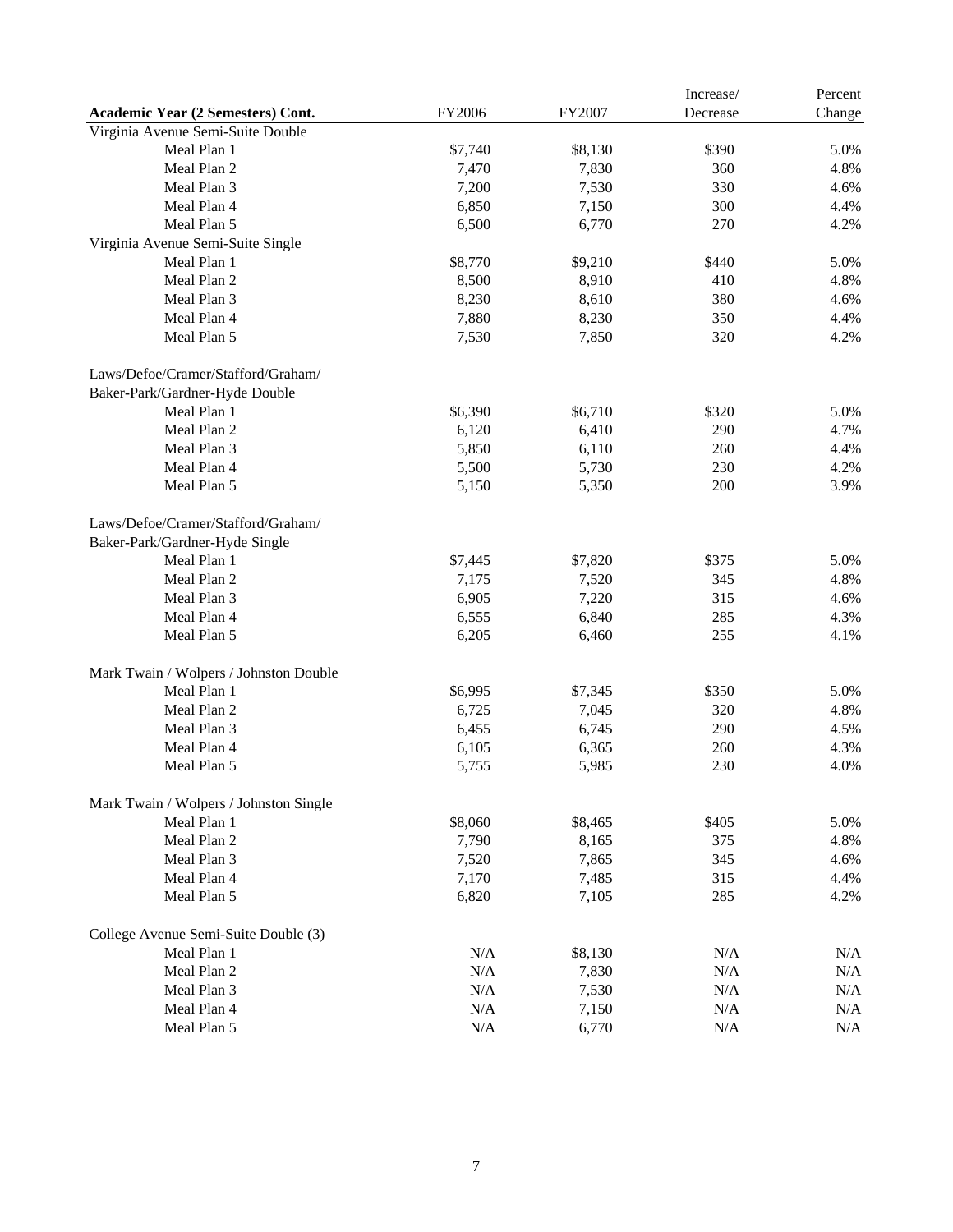|                                        |           |         | Increase/ | Percent   |
|----------------------------------------|-----------|---------|-----------|-----------|
| Academic Year (2 Semesters) Cont.      | FY2006    | FY2007  | Decrease  | Change    |
| College Avenue Semi-Suite Single (3)   |           |         |           |           |
| Meal Plan 1                            | N/A       | \$9,210 | N/A       | N/A       |
| Meal Plan 2                            | N/A       | 8,910   | $\rm N/A$ | N/A       |
| Meal Plan 3                            | N/A       | 8,610   | $\rm N/A$ | N/A       |
| Meal Plan 4                            | N/A       | 8,230   | $\rm N/A$ | $\rm N/A$ |
| Meal Plan 5                            | N/A       | 7,850   | N/A       | N/A       |
| College Avenue Suite Single (3)        |           |         |           |           |
| Meal Plan 1                            | N/A       | \$9,210 | N/A       | N/A       |
| Meal Plan 2                            | N/A       | 8,910   | N/A       | N/A       |
| Meal Plan 3                            | N/A       | 8,610   | N/A       | N/A       |
| Meal Plan 4                            | N/A       | 8,230   | N/A       | N/A       |
| Meal Plan 5                            | N/A       | 7,850   | $\rm N/A$ | N/A       |
| Southwest Campus Semi-Suite Double (3) |           |         |           |           |
| Meal Plan 1                            | N/A       | \$8,130 | N/A       | N/A       |
| Meal Plan 2                            | N/A       | 7,830   | N/A       | N/A       |
| Meal Plan 3                            | N/A       | 7,530   | N/A       | N/A       |
| Meal Plan 4                            | N/A       | 7,150   | N/A       | N/A       |
| Meal Plan 5                            | N/A       | 6,770   | N/A       | N/A       |
| Southwest Campus Suite Double (3)      |           |         |           |           |
| Meal Plan 1                            | N/A       | \$8,475 | N/A       | N/A       |
| Meal Plan 2                            | N/A       | 8,175   | N/A       | N/A       |
| Meal Plan 3                            | N/A       | 7,875   | N/A       | N/A       |
| Meal Plan 4                            | N/A       | 7,495   | N/A       | N/A       |
| Meal Plan 5                            | N/A       | 7,115   | N/A       | N/A       |
| Southwest Campus Semi-Suite Single (3) |           |         |           |           |
| Meal Plan 1                            | N/A       | \$9,210 | N/A       | N/A       |
| Meal Plan 2                            | N/A       | 8,910   | N/A       | N/A       |
| Meal Plan 3                            | N/A       | 8,610   | N/A       | N/A       |
| Meal Plan 4                            | N/A       | 8,230   | N/A       | N/A       |
| Meal Plan 5                            | $\rm N/A$ | 7,850   | $\rm N/A$ | N/A       |
| Southwest Campus Suite Single (3)      |           |         |           |           |
| Meal Plan 1                            | N/A       | \$9,210 | $\rm N/A$ | N/A       |
| Meal Plan 2                            | N/A       | 8,910   | N/A       | N/A       |
| Meal Plan 3                            | N/A       | 8,610   | $\rm N/A$ | N/A       |
| Meal Plan 4                            | N/A       | 8,230   | N/A       | N/A       |
| Meal Plan 5                            | N/A       | 7,850   | N/A       | N/A       |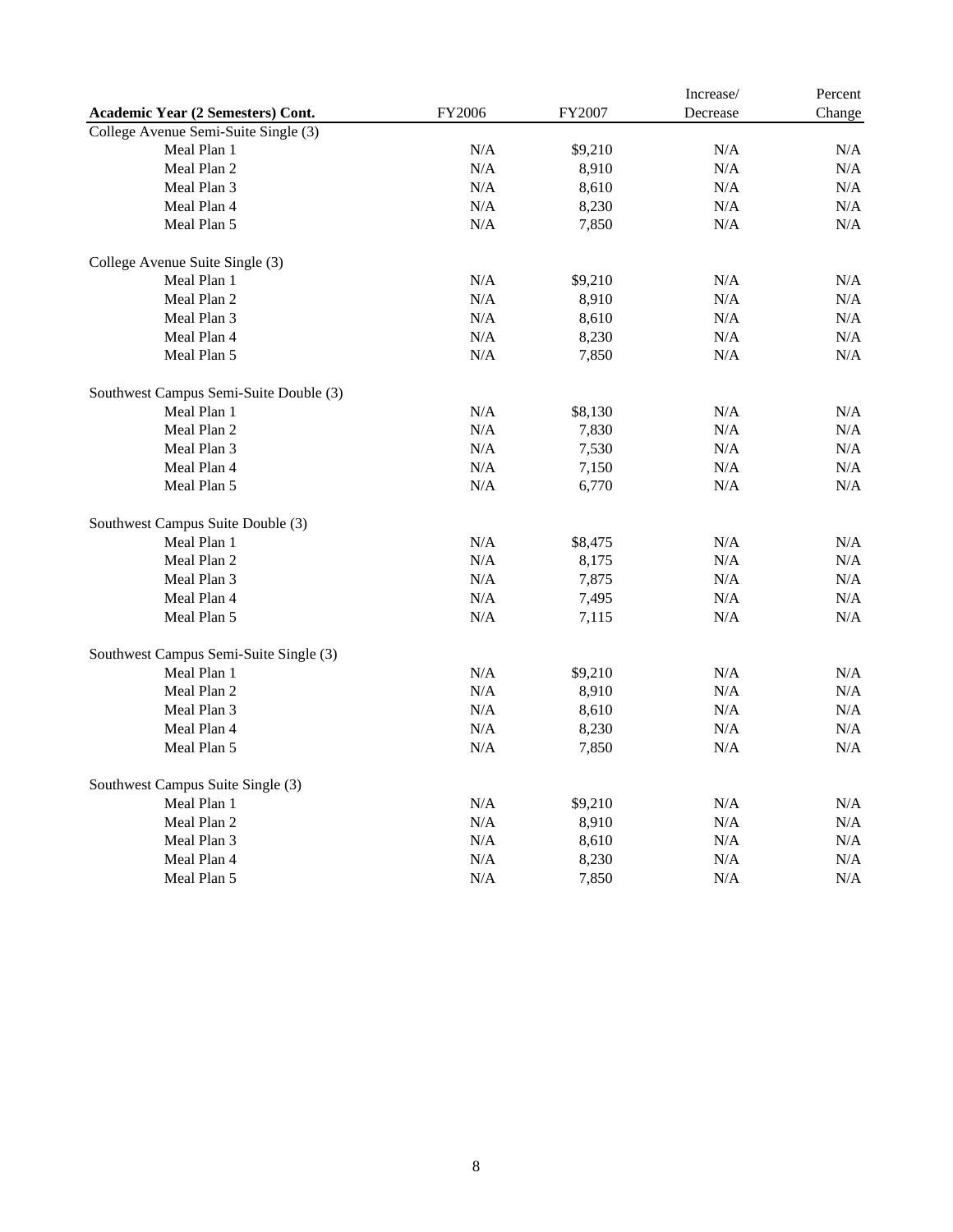|                                           |         |         | Increase/ | Percent |
|-------------------------------------------|---------|---------|-----------|---------|
| <b>Summer Session</b>                     | FY2006  | FY2007  | Decrease  | Change  |
| Single Rooms (4)                          |         |         |           |         |
| Meal Plan 1                               | \$1,791 | \$1,837 | \$46      | 2.6%    |
| Meal Plan 2                               | 1,722   | 1,765   | 43        | 2.5%    |
| Meal Plan 3                               | 1,653   | 1,692   | 39        | 2.4%    |
| Meal Plan 4                               | 1,564   | 1,601   | 37        | 2.4%    |
| Meal Plan 5                               | 1,475   | 1,509   | 34        | 2.3%    |
| Double Rooms (4)                          |         |         |           |         |
| Meal Plan 1                               | \$1,496 | \$1,527 | 31        | 2.1%    |
| Meal Plan 2                               | 1,427   | 1,455   | 28        | 2.0%    |
| Meal Plan 3                               | 1,358   | 1,382   | 24        | 1.8%    |
| Meal Plan 4                               | 1,269   | 1,291   | 22        | 1.7%    |
| Meal Plan 5                               | 1,180   | 1,199   | 19        | 1.6%    |
| <b>Family Student Housing (Per Month)</b> |         |         |           |         |
| 1 Bedroom (Basic)                         | \$335   | \$350   | \$15      | 4.5%    |
| 1 Bedroom (Renov.)                        | 390     | 410     | 20        | 5.1%    |
| 2 Bedroom (Basic)                         | 380     | 400     | 20        | 5.3%    |
| 2 Bedroom (Renov.)                        | 450     | 475     | 25        | 5.6%    |
| 2 Bedroom (Enlarged)                      | 470     | 495     | 25        | 5.3%    |
| Manor House Efficiency                    | 380     | 400     | 20        | 5.3%    |
| Manor House 1 Bedroom                     | 450     | 475     | 25        | 5.6%    |
| Manor House 2 Bedroom                     | 550     | 580     | 30        | 5.5%    |
|                                           |         |         |           |         |

Notes:

(1) Room rate proposals are based on an average increase of 5%.

(2) Meal plan rates were differentially increased in order to adjust the prices of the different plans closer to the actual cost of the meal plan. The range of increases is from 1.7% to 5.0% with the predominate plan increasing 3.7%.

(3) New facility available for the first time, rates are comparable to Virginia Avenue.

(4) Summer Session days were reduced to 54 from 57 resulting in an overall lower percentage of increase.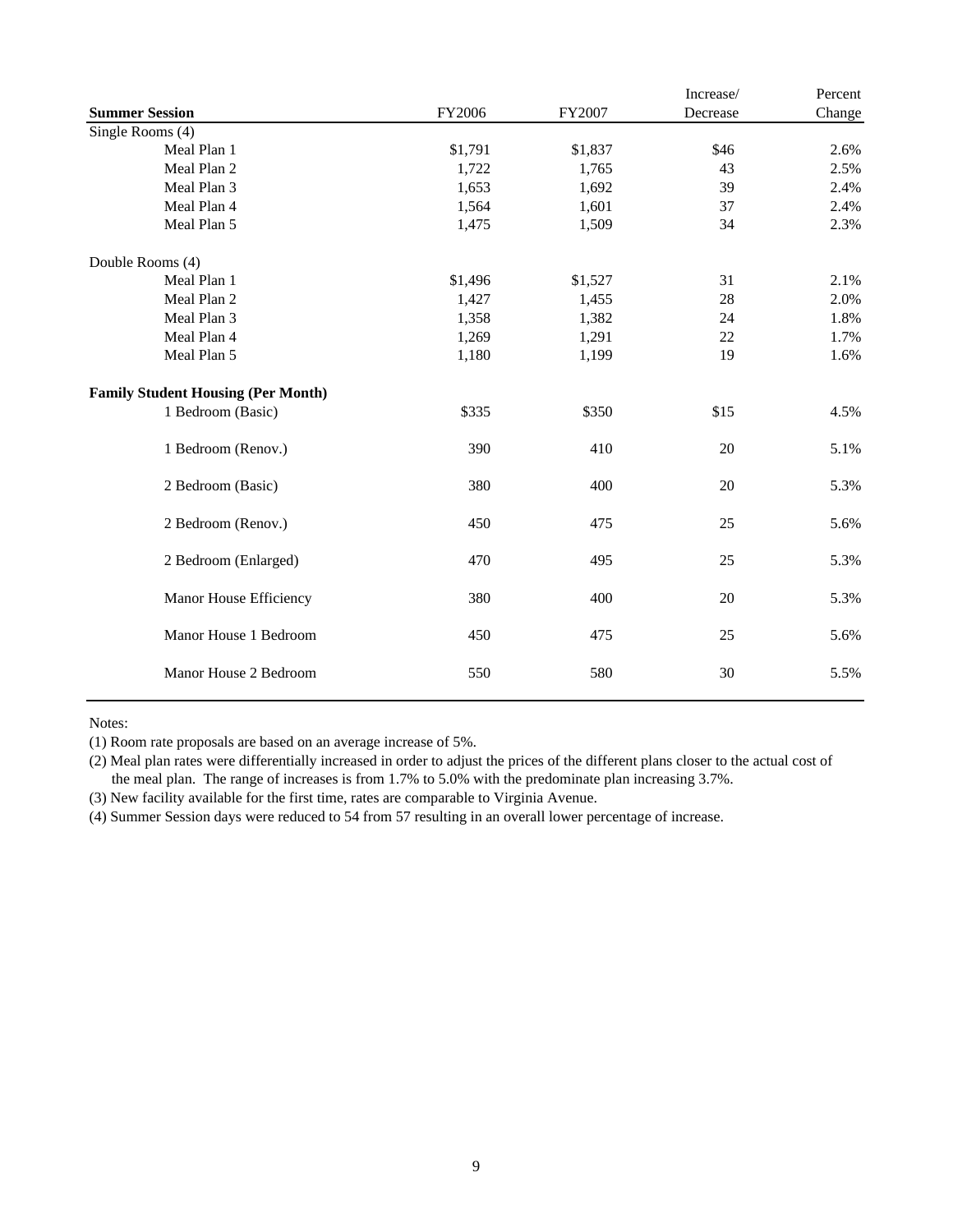|                                                    | <b>UMKC</b> |         |                  |         |  |
|----------------------------------------------------|-------------|---------|------------------|---------|--|
|                                                    |             |         | Increase/        | Percent |  |
| <b>Academic Year (2 Semesters)</b>                 | FY2006      | FY2007  | Decrease         | Change  |  |
|                                                    |             |         |                  |         |  |
| <b>Predominant Plan</b><br>Room and Board          |             |         | \$180            |         |  |
|                                                    | \$7,505     | \$7,685 |                  | 2.4%    |  |
| Includes Meals @:                                  | \$2,405     | \$2,405 | \$0              | 0.0%    |  |
| Meal Plan 2 - Declining Balance                    |             |         |                  |         |  |
| <b>Meal Plans Defined (Sodexho Proposed Rates)</b> |             |         |                  |         |  |
| Meal Plan 1 - Declining Balance Plan/19 meal-\$150 | \$2,890     | \$2,890 | \$0              | $0.0\%$ |  |
| Meal Plan 2 - Declining Balance Plan/15 meal-\$200 | 2,405       | 2,405   | $\boldsymbol{0}$ | 0.0%    |  |
| Meal Plan 3 - Declining Balance Plan/12 meal-\$300 | 2,300       | 2,300   | $\boldsymbol{0}$ | 0.0%    |  |
| Meal Plan 4 - 360 Block Meals w/ \$300 Flex        | N/A         | 2,300   | N/A              | N/A     |  |
| Meal Plan 5 - 150 Block Meal w/ \$150 Flex         | N/A         | 1,100   | N/A              | N/A     |  |
| <b>Cherry Street Hall Rates</b>                    |             |         |                  |         |  |
| A/C Triple Room (Cherry Street Hall)               |             |         |                  |         |  |
| Meal Plan 1 - Declining Balance Plan/19 meal-\$150 | 6,190       | 6,310   | 120              | 1.9%    |  |
| Meal Plan 2 - Declining Balance Plan/15 meal-\$200 | 5,705       | 5,825   | 120              | 2.1%    |  |
| Meal Plan 3 - Declining Balance Plan/12 meal-\$300 | 5,600       | 5,720   | 120              | 2.1%    |  |
| Meal Plan 4 - 360 Block Meals w/ \$300 Flex        | N/A         | 5,720   | N/A              | N/A     |  |
| Meal Plan 5 - 150 Block Meal w/ \$150 Flex         | N/A         | 4,520   | N/A              | N/A     |  |
| A/C Double Room (Cherry Street Hall)               |             |         |                  |         |  |
| Meal Plan 1 - Declining Balance Plan/19 meal-\$150 | 6,320       | 6,445   | 125              | 2.0%    |  |
| Meal Plan 2 - Declining Balance Plan/15 meal-\$200 | 5,835       | 5,960   | 125              | 2.1%    |  |
| Meal Plan 3 - Declining Balance Plan/12 meal-\$300 | 5,730       | 5,855   | 125              | 2.2%    |  |
| Meal Plan 4 - 360 Block Meals w/ \$300 Flex        | N/A         | 5,855   | N/A              | N/A     |  |
| Meal Plan 5 - 150 Block Meal w/ \$150 Flex         | N/A         | 4,655   | N/A              | N/A     |  |
| A/C Small Single Room (Cherry Street Hall)         |             |         |                  |         |  |
| Meal Plan 1 - Declining Balance Plan/19 meal-\$150 | 6,640       | 6,775   | 135              | 2.0%    |  |
| Meal Plan 2 - Declining Balance Plan/15 meal-\$200 | 6,155       | 6,290   | 135              | 2.2%    |  |
| Meal Plan 3 - Declining Balance Plan/12 meal-\$300 | 6,050       | 6,185   | 135              | 2.2%    |  |
| Meal Plan 4 - 360 Block Meals w/ \$300 Flex        | N/A         | 6,185   | N/A              | N/A     |  |
| Meal Plan 5 - 150 Block Meal w/ \$150 Flex         | N/A         | 4,985   | N/A              | N/A     |  |
| A/C Standard Single Room (Cherry Street Hall) (2)  |             |         |                  |         |  |
| Meal Plan 1 - Declining Balance Plan/19 meal-\$150 | N/A         | 8,310   | N/A              | N/A     |  |
| Meal Plan 2 - Declining Balance Plan/15 meal-\$200 | N/A         | 7,825   | N/A              | N/A     |  |
| Meal Plan 3 - Declining Balance Plan/12 meal-\$300 | N/A         | 7,720   | N/A              | N/A     |  |
| Meal Plan 4 - 360 Block Meals w/ \$300 Flex        | N/A         | 7,720   | N/A              | N/A     |  |
| Meal Plan 5 - 150 Block Meal w/ \$150 Flex         | N/A         | 6,520   | N/A              | N/A     |  |

# **2b. University of Missouri - Kansas City, Proposed Changes in Housing Contracts (1)**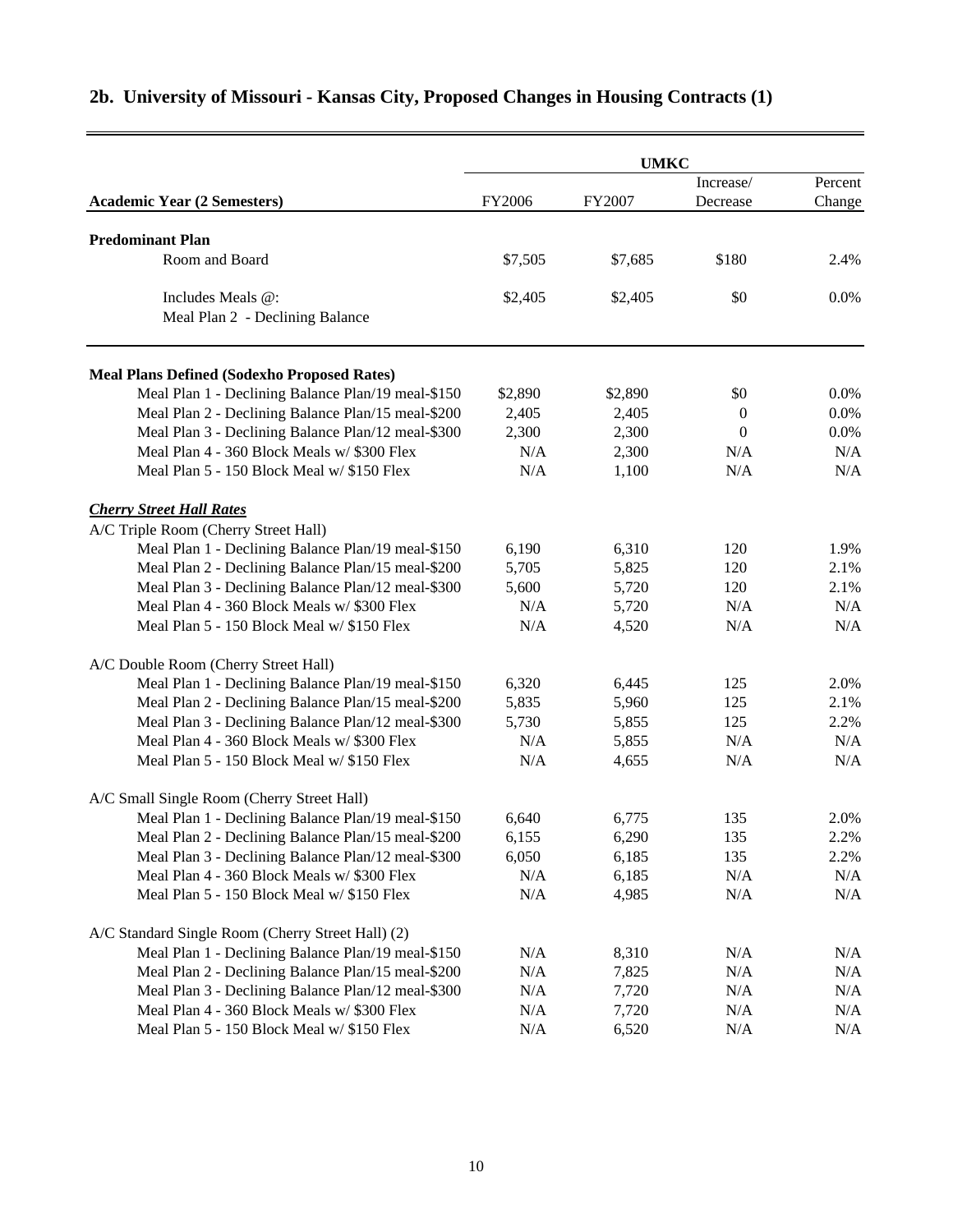|                                                    |         |         | Increase/ | Percent |
|----------------------------------------------------|---------|---------|-----------|---------|
| Academic Year (2 Semesters) Cont.                  | FY2006  | FY2007  | Decrease  | Change  |
| A/C Large Single Room (Cherry Street Hall) (3)     |         |         |           |         |
| Meal Plan 1 - Declining Balance Plan/19 meal-\$150 | 8,120   | 8,310   | 190       | 2.3%    |
| Meal Plan 2 - Declining Balance Plan/15 meal-\$200 | 7,635   | 7,825   | 190       | 2.5%    |
| Meal Plan 3 - Declining Balance Plan/12 meal-\$300 | 7,530   | 7,720   | 190       | 2.5%    |
| Meal Plan 4 - 360 Block Meals w/ \$300 Flex        | N/A     | 7,720   | N/A       | N/A     |
| Meal Plan 5 - 150 Block Meal w/ \$150 Flex         | N/A     | 6,520   | N/A       | N/A     |
| <b>Oak Street Hall Rates</b>                       |         |         |           |         |
| Oak Street East - A/C Double                       |         |         |           |         |
| Meal Plan 1 - Declining Balance Plan/19 meal-\$150 | 7,990   | 8,170   | 180       | 2.3%    |
| Meal Plan 2 - Declining Balance Plan/15 meal-\$200 | 7,505   | 7,685   | 180       | 2.4%    |
| Meal Plan 3 - Declining Balance Plan/12 meal-\$300 | 7,400   | 7,580   | 180       | 2.4%    |
| Meal Plan 4 - 360 Block Meals w/ \$300 Flex        | N/A     | 7,580   | N/A       | N/A     |
| Meal Plan 5 - 150 Block Meal w/ \$150 Flex         | N/A     | 6,380   | N/A       | N/A     |
| Oak Street East - A/C Single Private Bath          |         |         |           |         |
| Meal Plan 1 - Declining Balance Plan/19 meal-\$150 | 9,160   | 9,474   | 314       | 3.4%    |
| Meal Plan 2 - Declining Balance Plan/15 meal-\$200 | 8,675   | 8,989   | 314       | 3.6%    |
| Meal Plan 3 - Declining Balance Plan/12 meal-\$300 | 8,570   | 8,884   | 314       | 3.7%    |
| Meal Plan 4 - 360 Block Meals w/ \$300 Flex        | N/A     | 8,884   | N/A       | N/A     |
| Meal Plan 5 - 150 Block Meal w/ \$150 Flex         | N/A     | 7,684   | N/A       | N/A     |
| Oak Street East - A/C Single Shared Bath           |         |         |           |         |
| Meal Plan 1 - Declining Balance Plan/19 meal-\$150 | 9,020   | 9,328   | 308       | 3.4%    |
| Meal Plan 2 - Declining Balance Plan/15 meal-\$200 | 8,535   | 8,843   | 308       | 3.6%    |
| Meal Plan 3 - Declining Balance Plan/12 meal-\$300 | 8,430   | 8,738   | 308       | 3.7%    |
| Meal Plan 4 - 360 Block Meals w/ \$300 Flex        | N/A     | 8,738   | N/A       | N/A     |
| Meal Plan 5 - 150 Block Meal w/ \$150 Flex         | N/A     | 7,538   | N/A       | N/A     |
| <b>Summer Session</b>                              |         |         |           |         |
| Oak Street East - Single - Room Only (4)           | \$1,380 | \$1,380 | \$0       | 0.0%    |
| Oak Street East - Double - Room Only (4)           | \$1,150 | \$1,150 | \$0       | $0.0\%$ |
| Single Rooms - Room Only (4)                       | \$1,380 | \$1,380 | \$0       | 0.0%    |
| Double Rooms - Room Only (4)                       | \$1,035 | \$1,035 | \$0       | $0.0\%$ |
| Triple Rooms - Room Only (4)                       | \$1,000 | \$1,000 | \$0       | 0.0%    |
|                                                    |         |         |           |         |

Notes:

(1) Increases in rooms only range from 3.5% to 5% with the predominant increase being 3.5%.

(2) Standard single rooms are larger than small single rooms but smaller than double rooms being used as large singles. They will be offered for the first time in FY07.

(3) Doubles being used as singles (large singles) will only be offered on a double space buy out option in FY07.

(4) In an effort to bring summer student room rates more in line with academic year student room rates, all summer rates in FY07 will remain the same as FY06. Summer conference rates will be raised at a higher rate (6%) so that cost increases are passed on to outside groups rather than students. This will continue until summer and academic year daily rates are the same, and summer conference outside groups are charged more than students.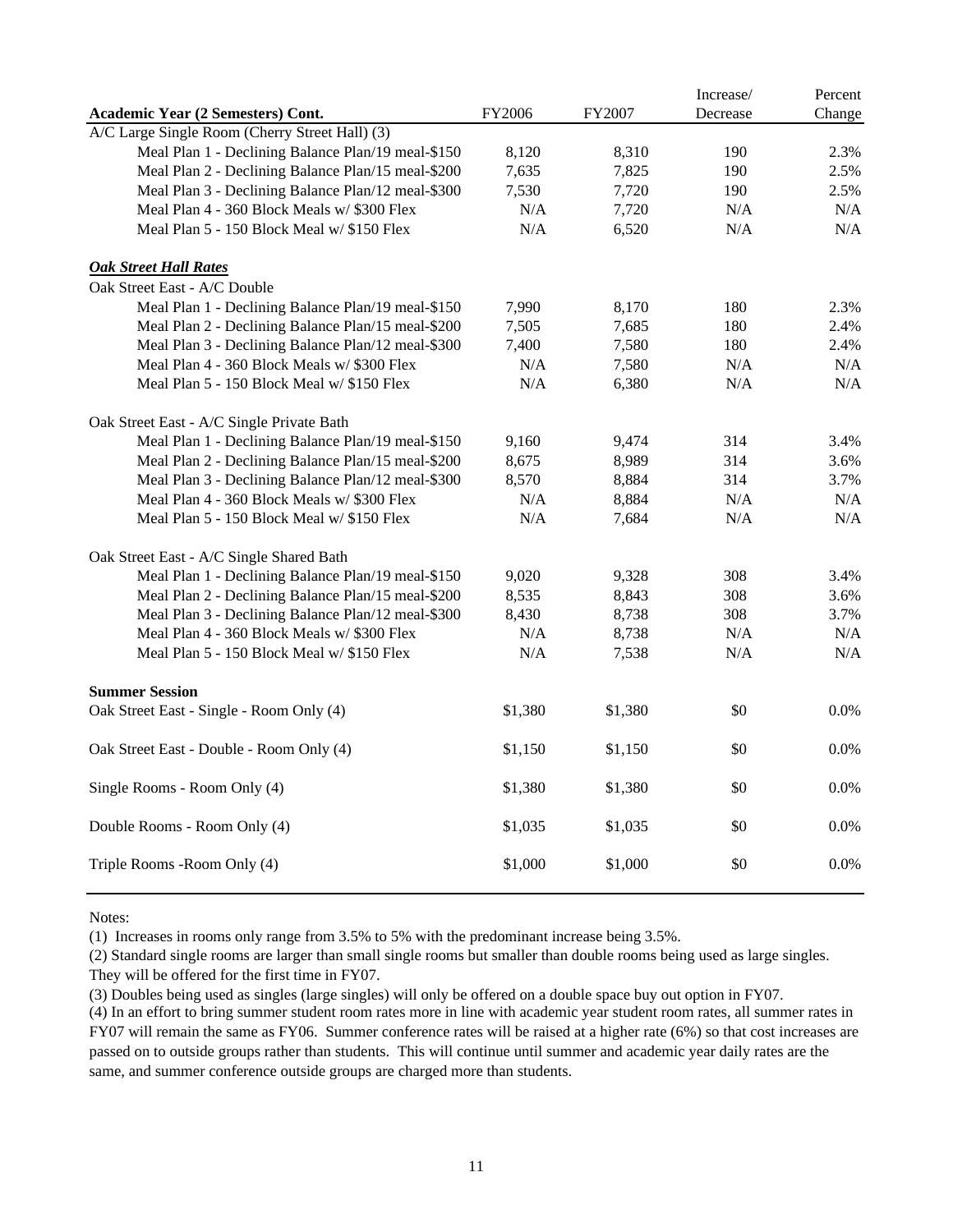|                                    |                                | <b>UMR</b>     |                |                       |                   |
|------------------------------------|--------------------------------|----------------|----------------|-----------------------|-------------------|
| <b>Academic Year (2 Semesters)</b> |                                | FY2006         | FY2007         | Increase/<br>Decrease | Percent<br>Change |
|                                    |                                |                |                |                       |                   |
| <b>Predominant Plan</b>            |                                |                |                |                       |                   |
| Room and Board                     |                                | \$5,340        | \$5,685        | \$345                 | 6.5%              |
| Includes Meals @:                  |                                | \$1,770        | \$1,845        | \$75                  | 4.2%              |
| Meal Plan 6 - 10 Meals plus 400    |                                |                |                |                       |                   |
| <b>Meal Plans Defined (1)</b>      |                                |                |                |                       |                   |
| Meal Plan 1                        | 19 Meals per Wk + 120 Decl Bal | \$2,250        | \$2,345        | \$95                  | 4.2%              |
| Meal Plan 2                        | 19 Meals per Wk + 200 Decl Bal | \$2,320        | \$2,415        | \$95                  | 4.1%              |
| Meal Plan 3                        | 15 Meals per Wk + 125 Decl Bal | \$1,885        | \$1,965        | \$80                  | 4.2%              |
| Meal Plan 4                        | 15 Meals per Wk + 240 Decl Bal | \$2,000        | \$2,085        | \$85                  | 4.3%              |
| Meal Plan 5 - New                  | 12 Meals per Wk + 300 Decl Bal | N/A            | \$1,930        | N/A                   | N/A               |
| Meal Plan 6                        | 10 Meals per Wk + 400 Decl Bal | \$1,770        | \$1,845        | \$75                  | 4.2%              |
| Meal Plan 7                        | 10 Meals per Wk + 125 Decl Bal | \$1,420        | \$1,480        | \$60                  | 4.2%              |
| Meal Plan 8                        | 5 Meals per Wk + 300 Decl Bal  | \$1,000        | \$1,042        | \$42                  | 4.2%              |
| Meal Plan 9                        | 100 Block Meals + 500 Decl Bal | \$1,150        | \$1,200        | \$50                  | 4.3%              |
| Meal Plan 10                       | 200 Block Meals + 200 Decl Bal | \$1,425        | \$1,485        | \$60                  | 4.2%              |
| <b>Triple Rooms</b>                |                                |                |                |                       |                   |
| Meal Plan 1                        |                                | \$4,440        | \$4,700        | \$260                 | 5.9%              |
| Meal Plan 2                        |                                | 4,510          | 4,770          | 260                   | 5.8%              |
| Meal Plan 3                        |                                | 4,075          | 4,320          | 245                   | 6.0%              |
| Meal Plan 4                        |                                | 4,190          | 4,440          | 250                   | 6.0%              |
| Meal Plan 5                        |                                | N/A            | 4,285          | N/A                   | N/A               |
| Meal Plan 6                        |                                | 3,960          | 4,200          | 240                   | 6.1%              |
| Meal Plan 7                        |                                | 3,610          | 3,835          | 225                   | 6.2%              |
| Meal Plan 8                        |                                | 3,190          | 3,397          | 207                   | 6.5%              |
| Meal Plan 9                        |                                | 3,340          | 3,555          | 215                   | 6.4%              |
| Meal Plan 10                       |                                | 3,615          | 3,840          | 225                   | 6.2%              |
| Double Rooms                       |                                |                |                |                       |                   |
| Meal Plan 1                        |                                | \$5,465        | \$5,800        | \$335                 | 6.1%              |
| Meal Plan 2                        |                                | 5,535          | 5,870          | 335                   | 6.1%              |
| Meal Plan 3                        |                                | 5,100          | 5,420          | 320                   | 6.3%              |
| Meal Plan 4                        |                                | 5,215          | 5,540          | 325                   | 6.2%              |
| Meal Plan 5                        |                                | $\rm N/A$      | 5,385          | N/A                   | N/A               |
| Meal Plan 6                        |                                | 4,985          | 5,300<br>4,935 | 315                   | 6.3%              |
| Meal Plan 7<br>Meal Plan 8         |                                | 4,635          | 4,497          | 300<br>282            | 6.5%              |
| Meal Plan 9                        |                                | 4,215<br>4,365 | 4,655          | 290                   | 6.7%<br>6.6%      |
| Meal Plan 10                       |                                | 4,640          | 4,940          | 300                   | 6.5%              |
| <b>Single Rooms</b>                |                                |                |                |                       |                   |
| Meal Plan 1                        |                                | \$6,305        | \$6,705        | \$400                 | 6.3%              |
| Meal Plan 2                        |                                | 6,375          | 6,775          | 400                   | 6.3%              |
| Meal Plan 3                        |                                | 5,940          | 6,325          | 385                   | 6.5%              |
| Meal Plan 4                        |                                | 6,055          | 6,445          | 390                   | 6.4%              |
| Meal Plan 5                        |                                | N/A            | 6,290          | N/A                   | N/A               |
| Meal Plan 6                        |                                | 5,825          | 6,205          | 380                   | 6.5%              |
| Meal Plan 7                        |                                | 5,475          | 5,840          | 365                   | 6.7%              |

## **2c. University of Missouri - Rolla, Proposed Changes in Housing Contracts**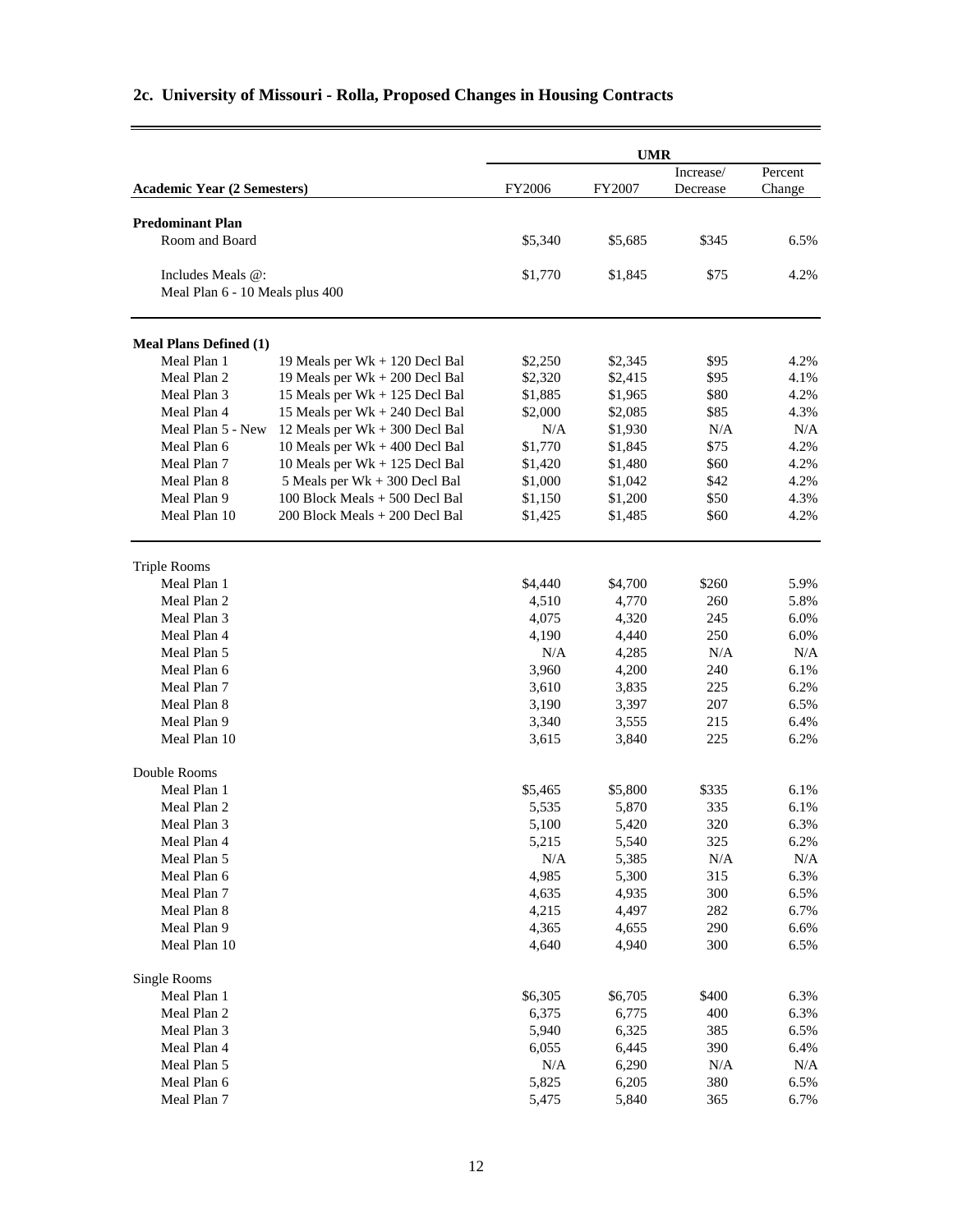|                                   |         |         | Increase/ | Percent      |
|-----------------------------------|---------|---------|-----------|--------------|
| Academic Year (2 Semesters) Cont. | FY2006  | FY2007  | Decrease  | Change       |
| Single Rooms (continued)          |         |         |           |              |
| Meal Plan 8                       | 5,055   | 5,402   | 347       | 6.9%         |
| Meal Plan 9                       | 5,205   | 5,560   | 355       | 6.8%         |
| Meal Plan 10                      | 5,480   | 5,845   | 365       | 6.7%         |
|                                   |         |         |           |              |
| A/C Triple Rooms                  |         |         |           |              |
| Meal Plan 1                       | \$4,950 | \$5,245 | \$295     | 6.0%         |
| Meal Plan 2                       | 5,020   | 5,315   | 295       | 5.9%         |
| Meal Plan 3                       | 4,585   | 4,865   | 280       | 6.1%         |
| Meal Plan 4                       | 4,700   | 4,985   | 285       | 6.1%         |
| Meal Plan 5                       | N/A     | 4,830   | N/A       | N/A          |
| Meal Plan 6                       | 4,470   | 4,745   | 275       | 6.2%         |
| Meal Plan 7                       |         |         | 260       | 6.3%         |
|                                   | 4,120   | 4,380   |           |              |
| Meal Plan 8                       | 3,700   | 3,942   | 242       | 6.5%         |
| Meal Plan 9                       | 3,850   | 4,100   | 250       | 6.5%         |
| Meal Plan 10                      | 4,125   | 4,385   | 260       | 6.3%         |
|                                   |         |         |           |              |
| A/C Double Rooms                  |         |         |           |              |
| Meal Plan 1                       | \$5,820 | \$6,185 | \$365     | 6.3%         |
| Meal Plan 2                       | 5,890   | 6,255   | 365       | 6.2%         |
| Meal Plan 3                       | 5,455   | 5,805   | 350       | 6.4%         |
| Meal Plan 4                       | 5,570   | 5,925   | 355       | 6.4%         |
| Meal Plan 5                       | N/A     | 5,770   | N/A       | N/A          |
| Meal Plan 6                       | 5,340   | 5,685   | 345       | 6.5%         |
| Meal Plan 7                       | 4,990   | 5,320   | 330       | 6.6%         |
| Meal Plan 8                       | 4,570   | 4,882   | 312       | 6.8%         |
| Meal Plan 9                       | 4,720   | 5,040   | 320       | 6.8%         |
| Meal Plan 10                      | 4,995   | 5,325   | 330       | 6.6%         |
|                                   |         |         |           |              |
| A/C Single Rooms                  |         |         |           |              |
| Meal Plan 1                       | \$6,685 | \$7,115 | \$430     | 6.4%         |
| Meal Plan 2                       | 6,755   | 7,185   | 430       | 6.4%         |
| Meal Plan 3                       | 6,320   | 6,735   | 415       | 6.6%         |
| Meal Plan 4                       | 6,435   | 6,855   | 420       | 6.5%         |
| Meal Plan 5                       | N/A     | 6,700   | N/A       | N/A          |
| Meal Plan 6                       | 6,205   | 6,615   | 410       | 6.6%         |
| Meal Plan 7                       | 5,855   | 6,250   | 395       | 6.7%         |
| Meal Plan 8                       | 5,435   | 5,812   | 377       | 6.9%         |
|                                   |         |         |           |              |
| Meal Plan 9                       | 5,585   | 5,970   | 385       | 6.9%<br>6.7% |
| Meal Plan 10                      | 5,860   | 6,255   | 395       |              |
|                                   |         |         |           |              |
| A/C Lg. Suite                     |         |         |           |              |
| Meal Plan 1                       | \$6,100 | \$6,485 | \$385     | 6.3%         |
| Meal Plan 2                       | 6,170   | 6,555   | 385       | 6.2%         |
| Meal Plan 3                       | 5,735   | 6,105   | 370       | 6.5%         |
| Meal Plan 4                       | 5,850   | 6,225   | 375       | 6.4%         |
| Meal Plan 5                       | N/A     | 6,070   | $\rm N/A$ | N/A          |
| Meal Plan 6                       | 5,620   | 5,985   | 365       | 6.5%         |
| Meal Plan 7                       | 5,270   | 5,620   | 350       | 6.6%         |
| Meal Plan 8                       | 4,850   | 5,182   | 332       | 6.8%         |
| Meal Plan 9                       | 5,000   | 5,340   | 340       | 6.8%         |
| Meal Plan 10                      | 5,275   | 5,625   | 350       | 6.6%         |
|                                   |         |         |           |              |
| A/C Sm. Suite                     |         |         |           |              |
| Meal Plan 1                       | \$6,805 | \$7,245 | \$440     | 6.5%         |
| Meal Plan 2                       | 6,875   | 7,315   | 440       | 6.4%         |
| Meal Plan 3                       | 6,440   | 6,865   | 425       | 6.6%         |
| Meal Plan 4                       | 6,555   | 6,985   | 430       | 6.6%         |
|                                   |         |         |           |              |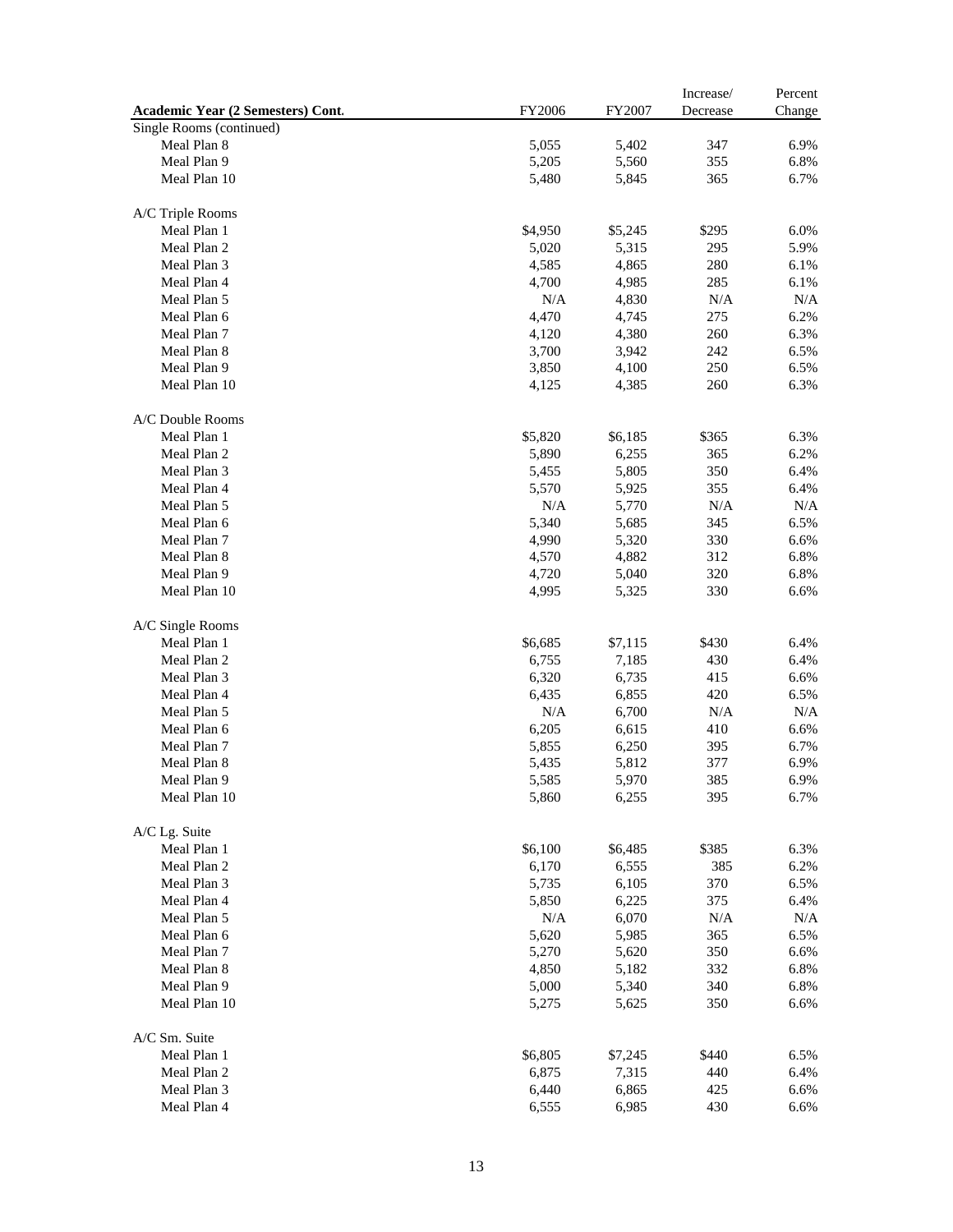| Academic Year (2 Semesters) Cont. | FY2006    | FY2007  | Increase/<br>Decrease | Percent<br>Change |
|-----------------------------------|-----------|---------|-----------------------|-------------------|
| A/C Sm. Suite (continued)         |           |         |                       |                   |
| Meal Plan 5                       | N/A       | 6,830   | N/A                   | N/A               |
| Meal Plan 6                       | 6,325     | 6,745   | 420                   | 6.6%              |
| Meal Plan 7                       | 5,975     | 6,380   | 405                   | 6.8%              |
| Meal Plan 8                       | 5,555     | 5,942   | 387                   | 7.0%              |
| Meal Plan 9                       | 5,705     | 6,100   | 395                   | 6.9%              |
| Meal Plan 10                      | 5,980     | 6,385   | 405                   | 6.8%              |
|                                   |           |         |                       |                   |
| Farrar Hall Co-op                 |           |         |                       |                   |
| Meal Plan 1                       | \$6,155   | \$6,545 | \$390                 | 6.3%              |
| Meal Plan 2                       | 6,225     | 6,615   | 390                   | 6.3%              |
| Meal Plan 3                       | 5,790     | 6,165   | 375                   | 6.5%              |
| Meal Plan 4                       | 5,905     | 6,285   | 380                   | 6.4%              |
| Meal Plan 5                       | N/A       | 6,130   | N/A                   | N/A               |
| Meal Plan 6                       | 5,675     | 6,045   | 370                   | 6.5%              |
| Meal Plan 7                       | 5,325     | 5,680   | 355                   | 6.7%              |
| Meal Plan 8                       | 4,905     | 5,242   | 337                   | 6.9%              |
| Meal Plan 9                       | 5,055     | 5,400   | 345                   | 6.8%              |
| Meal Plan 10                      | 5,330     | 5,685   | 355                   | 6.7%              |
| Farrar Hall Co-op (single)        |           |         |                       |                   |
| Meal Plan 1                       | \$7,100   | \$7,560 | 460                   | 6.5%              |
| Meal Plan 2                       | 7,170     | 7,630   | 460                   | 6.4%              |
| Meal Plan 3                       | 6,735     | 7,180   | 445                   | 6.6%              |
| Meal Plan 4                       | 6,850     | 7,300   | 450                   | 6.6%              |
| Meal Plan 5                       | N/A       | 7,145   | N/A                   | N/A               |
| Meal Plan 6                       | 6,620     | 7,060   | 440                   | 6.6%              |
| Meal Plan 7                       | 6,270     | 6,695   | 425                   | 6.8%              |
| Meal Plan 8                       | 5,850     | 6,257   | 407                   | 7.0%              |
| Meal Plan 9                       |           | 6,415   | 415                   | 6.9%              |
| Meal Plan 10                      | 6,000     | 6,700   | 425                   | 6.8%              |
|                                   | 6,275     |         |                       |                   |
| Farrar Hall Single Room           |           |         |                       |                   |
| Meal Plan 1                       | \$6,230   | \$6,625 | 395                   | 6.3%              |
| Meal Plan 2                       | 6,300     | 6,695   | 395                   | 6.3%              |
| Meal Plan 3                       | 5,865     | 6,245   | 380                   | 6.5%              |
| Meal Plan 4                       | 5,980     | 6,365   | 385                   | 6.4%              |
| Meal Plan 5                       | N/A       | 6,210   | N/A                   | N/A               |
| Meal Plan 6                       | 5,750     | 6,125   | 375                   | 6.5%              |
| Meal Plan 7                       | 5,400     | 5,760   | 360                   | 6.7%              |
| Meal Plan 8                       | 4,980     | 5,322   | 342                   | 6.9%              |
| Meal Plan 9                       | 5,130     | 5,480   | 350                   | 6.8%              |
| Meal Plan 10                      | 5,405     | 5,765   | 360                   | 6.7%              |
| Farrar Hall Double Room           |           |         |                       |                   |
| Meal Plan 1                       | \$5,390   | \$5,720 | 330                   | 6.1%              |
| Meal Plan 2                       | 5,460     | 5,790   | 330                   | 6.0%              |
| Meal Plan 3                       | 5,025     | 5,340   | 315                   | 6.3%              |
| Meal Plan 4                       | 5,140     | 5,460   | 320                   | 6.2%              |
| Meal Plan 5                       | $\rm N/A$ | 5,305   | N/A                   | $\rm N/A$         |
| Meal Plan 6                       | 4,910     | 5,220   | 310                   | 6.3%              |
| Meal Plan 7                       | 4,560     | 4,855   | 295                   | 6.5%              |
|                                   |           |         |                       |                   |
| Meal Plan 8                       | 4,140     | 4,417   | 277                   | 6.7%              |
| Meal Plan 9                       | 4,290     | 4,575   | 285                   | 6.6%              |
| Meal Plan 10                      | 4,565     | 4,860   | 295                   | $6.5\%$           |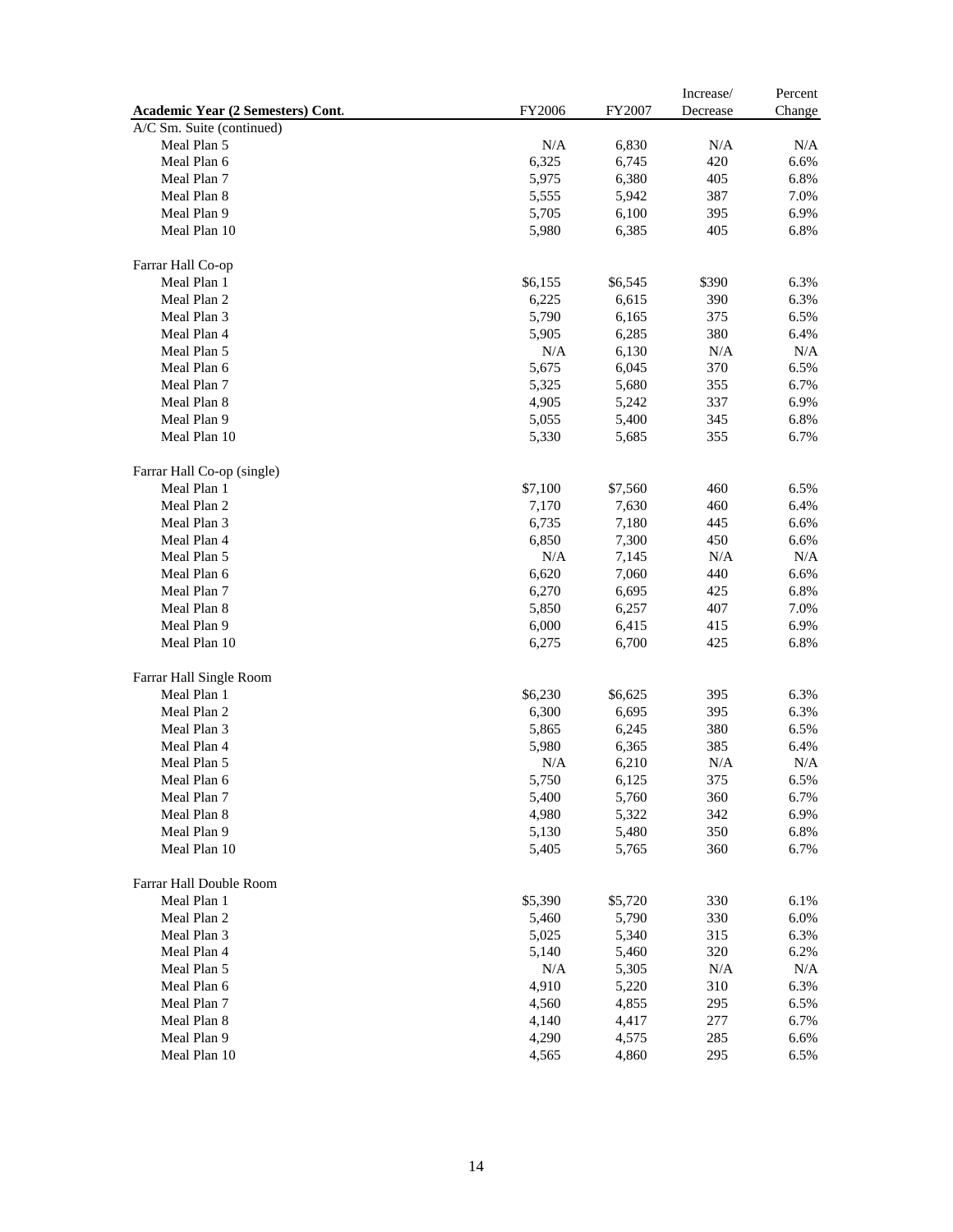|                                               |           |         | Increase/ | Percent |
|-----------------------------------------------|-----------|---------|-----------|---------|
| Academic Year (2 Semesters) Cont.             | FY2006    | FY2007  | Decrease  | Change  |
| Residential College Building 1 - Suite        |           |         |           |         |
| Meal Plan 1                                   | \$6,700   | \$7,130 | \$430     | 6.4%    |
| Meal Plan 2                                   | 6,770     | 7,200   | 430       | 6.4%    |
| Meal Plan 3                                   | 6,335     | 6,750   | 415       | 6.6%    |
| Meal Plan 4                                   | 6,450     | 6,870   | 420       | 6.5%    |
| Meal Plan 5                                   | N/A       | 6,715   | N/A       | N/A     |
| Meal Plan 6                                   | 6,220     | 6,630   | 410       | 6.6%    |
| Meal Plan 7                                   | 5,870     | 6,265   | 395       | 6.7%    |
| Meal Plan 8                                   | 5,450     | 5,827   | 377       | 6.9%    |
| Meal Plan 9                                   | 5,600     | 5,985   | 385       | 6.9%    |
| Meal Plan 10                                  | 5,875     | 6,270   | 395       | 6.7%    |
| Res. College Building 1 - Deluxe Suite        |           |         |           |         |
| Meal Plan 1                                   | \$7,090   | \$7,545 | \$455     | 6.4%    |
| Meal Plan 2                                   | 7,160     | 7,615   | 455       | 6.4%    |
| Meal Plan 3                                   | 6,725     | 7,165   | 440       | 6.5%    |
| Meal Plan 4                                   | 6,840     | 7,285   | 445       | 6.5%    |
| Meal Plan 5                                   | N/A       | 7,130   | N/A       | N/A     |
| Meal Plan 6                                   | 6,610     | 7,045   | 435       | 6.6%    |
| Meal Plan 7                                   | 6,260     | 6,680   | 420       | 6.7%    |
| Meal Plan 8                                   | 5,840     | 6,242   | 402       | 6.9%    |
| Meal Plan 9                                   |           |         |           |         |
|                                               | 5,990     | 6,400   | 410       | 6.8%    |
| Meal Plan 10                                  | 6,265     | 6,685   | 420       | 6.7%    |
| Res. College Building 1 - Deluxe Single Suite |           |         |           |         |
| Meal Plan 1                                   | \$7,580   | \$8,075 | \$495     | 6.5%    |
| Meal Plan 2                                   | 7,650     | 8,145   | 495       | 6.5%    |
| Meal Plan 3                                   | 7,215     | 7,695   | 480       | 6.7%    |
| Meal Plan 4                                   | 7,330     | 7,815   | 485       | 6.6%    |
| Meal Plan 5                                   | N/A       | 7,660   | N/A       | N/A     |
| Meal Plan 6                                   | 7,100     | 7,575   | 475       | 6.7%    |
| Meal Plan 7                                   | 6,750     | 7,210   | 460       | 6.8%    |
| Meal Plan 8                                   | 6,330     | 6,772   | 442       | 7.0%    |
| Meal Plan 9                                   | 6,480     | 6,930   | 450       | 6.9%    |
| Meal Plan 10                                  | 6,755     | 7,215   | 460       | 6.8%    |
| Eight Week Summer Session (room and board)    |           |         |           |         |
| Thomas Jefferson Triple                       | N/A       | \$1,090 | N/A       | N/A     |
| Thomas Jefferson Double                       | \$1,200   | \$1,260 | \$60      | 5.0%    |
| Thomas Jefferson Single                       | \$1,350   | \$1,415 | \$65      | 4.8%    |
| Thomas Jefferson Suite                        | N/A       | \$1,280 | $\rm N/A$ | N/A     |
| <b>Residential College Double</b>             |           |         |           |         |
| partial meals                                 | N/A       | \$1,260 | N/A       | N/A     |
| full meals                                    | N/A       | \$1,360 | N/A       | N/A     |
| Residential College Double Deluxe             |           |         |           |         |
| partial meals                                 | $\rm N/A$ | \$1,400 | N/A       | N/A     |
| full meals                                    | N/A       | \$1,465 | N/A       | N/A     |
| <b>Residential College Single</b>             |           |         |           |         |
| partial meals                                 | $\rm N/A$ | \$1,450 | $\rm N/A$ | N/A     |
| full meals                                    | N/A       |         | N/A       | N/A     |
|                                               |           | \$1,550 |           |         |
| <b>Family Student Housing (Per Month)</b>     |           |         |           |         |
| 1 Bedroom (Basic)                             | \$380     | N/A     | N/A       | N/A     |
| 2 Bedroom (Basic)                             | \$465     | \$490   | \$25      | 5.4%    |
| 2 Bedroom (Furnished)                         | \$520     | \$550   | \$30      | 5.8%    |
| <b>Efficiency Apartment</b>                   | \$340     | N/A     | N/A       | N/A     |

Notes:

(1) Starting in FY07 the Carte Blanche plan will be dropped and a new meal plan will be added (Meal Plan 5). This plan

is a 12-meal plan with no prior comparison for the amount increase/decrease.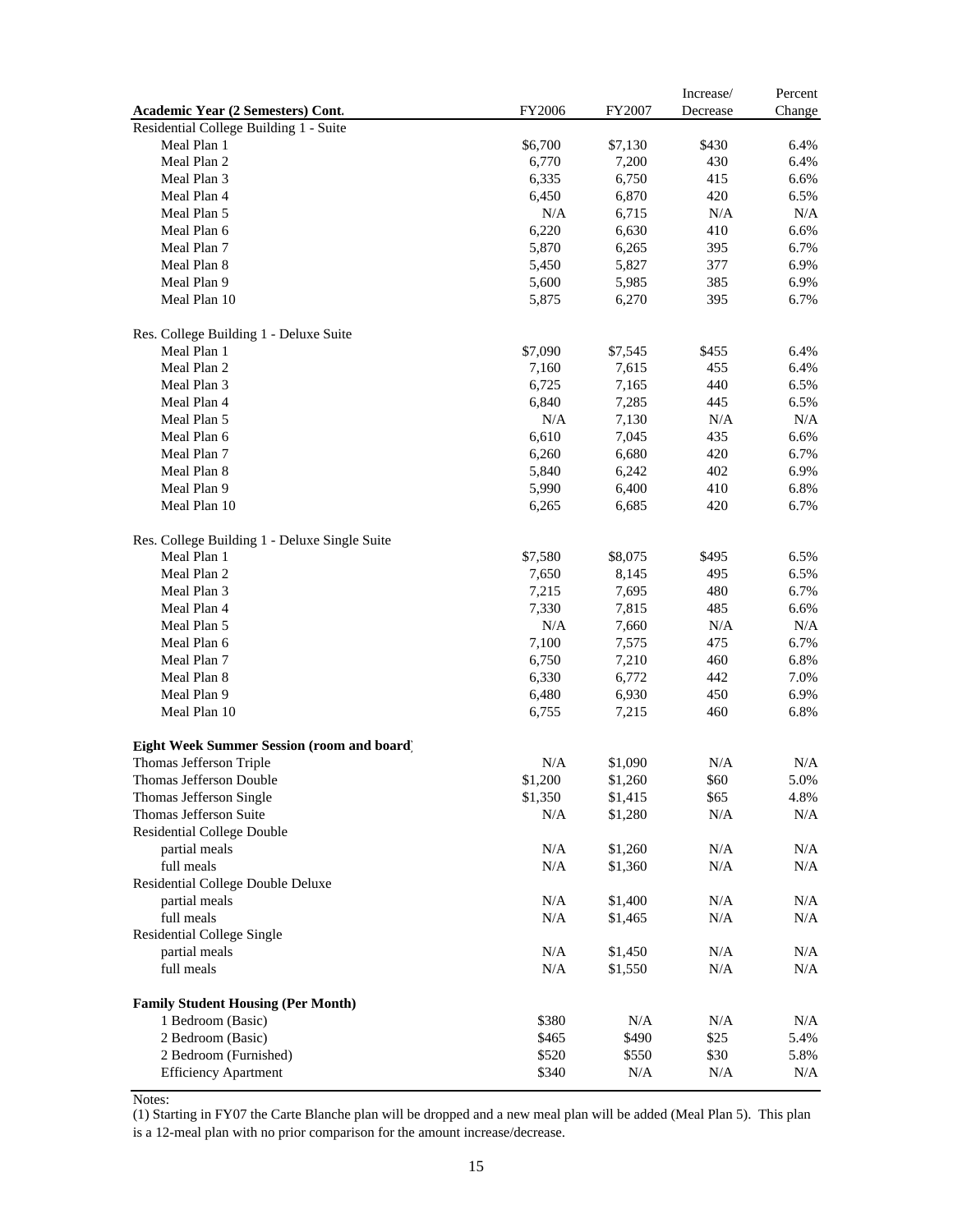|                                         |                                                             | <b>UMSL</b>      |                  |              |              |  |  |  |
|-----------------------------------------|-------------------------------------------------------------|------------------|------------------|--------------|--------------|--|--|--|
|                                         |                                                             |                  |                  | Increase/    | Percent      |  |  |  |
| <b>Academic Year (2 Semesters)</b>      |                                                             | FY2006           | FY2007           | Decrease     | Change       |  |  |  |
| <b>Predominant Plan</b>                 | Room and Board (1)                                          | \$6,428          | \$7,178          | \$750        | 11.7%        |  |  |  |
|                                         | Includes Meals @:                                           | \$1,867          | \$1,880          | \$13         | 0.7%         |  |  |  |
| <b>Meal Plans Defined</b>               |                                                             |                  |                  |              |              |  |  |  |
| Meal Plan 1                             | \$1,300 declining balance, plus 3<br>weekend meals          | \$1,867          | \$1,880          | \$13         | 0.7%         |  |  |  |
| Meal Plan 2                             | \$1,300 declining balance, plus 5<br>weekend meals          | \$2,645          | \$2,666          | \$21         | 0.8%         |  |  |  |
| Meal Plan 3                             | Declining balance plan for<br><b>Family Student Housing</b> | \$400            | \$400            | \$0          | 0.0%         |  |  |  |
| Double Rooms                            |                                                             |                  |                  |              |              |  |  |  |
| Meal Plan 1                             |                                                             | \$5,400          | \$5,520          | \$120        | 2.2%         |  |  |  |
| Meal Plan 2                             |                                                             | 6,178            | 6,306            | 128          | 2.1%         |  |  |  |
| Double Room (Shared Full Bath)          |                                                             |                  |                  |              |              |  |  |  |
| Meal Plan 1                             |                                                             | \$5,616          | \$5,742          | \$126        | 2.2%         |  |  |  |
| Meal Plan 2                             |                                                             | 6,394            | 6,528            | 134          | 2.1%         |  |  |  |
| Double Room (Private Full Bath)         |                                                             |                  |                  |              |              |  |  |  |
| Meal Plan 1                             |                                                             | \$5,710          | \$5,840          | \$130        | 2.3%         |  |  |  |
| Meal Plan 2                             |                                                             | 6,488            | 6,626            | 138          | 2.1%         |  |  |  |
| Small Single Room                       |                                                             |                  |                  |              |              |  |  |  |
| Meal Plan 1                             |                                                             | \$5,634          | \$5,760          | \$126        | 2.2%         |  |  |  |
| Meal Plan 2                             |                                                             | 6,412            | 6,546            | 134          | 2.1%         |  |  |  |
| Small Single Room (Private Full Bath)   |                                                             |                  |                  |              |              |  |  |  |
| Meal Plan 1                             |                                                             | \$5,944          | \$6,080          | \$136        | 2.3%         |  |  |  |
| Meal Plan 2                             |                                                             | 6,722            | 6,866            | 144          | 2.1%         |  |  |  |
| Small Single Room (Private Half Bath)   |                                                             |                  |                  |              |              |  |  |  |
| Meal Plan 1                             |                                                             | \$5,850          | \$5,982          | \$132        | 2.3%         |  |  |  |
| Meal Plan 2                             |                                                             | 6,628            | 6,768            | 140          | 2.1%         |  |  |  |
|                                         |                                                             |                  |                  |              |              |  |  |  |
| <b>Standard Single Room</b>             |                                                             |                  |                  |              |              |  |  |  |
| Meal Plan 1<br>Meal Plan 2              |                                                             | \$6,428<br>7,206 | \$6,578<br>7,364 | \$150<br>158 | 2.3%<br>2.2% |  |  |  |
|                                         |                                                             |                  |                  |              |              |  |  |  |
| Standard Single Room (Shared Half Bath) |                                                             |                  |                  |              |              |  |  |  |
| Meal Plan 1                             |                                                             | \$6,568          | \$6,722          | \$154        | 2.3%         |  |  |  |
| Meal Plan 2                             |                                                             | 7,346            | 7,508            | 162          | 2.2%         |  |  |  |
| Standard Single Room (Shared Full Bath) |                                                             |                  |                  |              |              |  |  |  |
| Meal Plan 1                             |                                                             | \$6,644          | \$6,800          | \$156        | 2.3%         |  |  |  |
| Meal Plan 2                             |                                                             | 7,422            | 7,586            | 164          | 2.2%         |  |  |  |

# **2d. University of Missouri - St. Louis, Proposed Changes in Housing Contracts**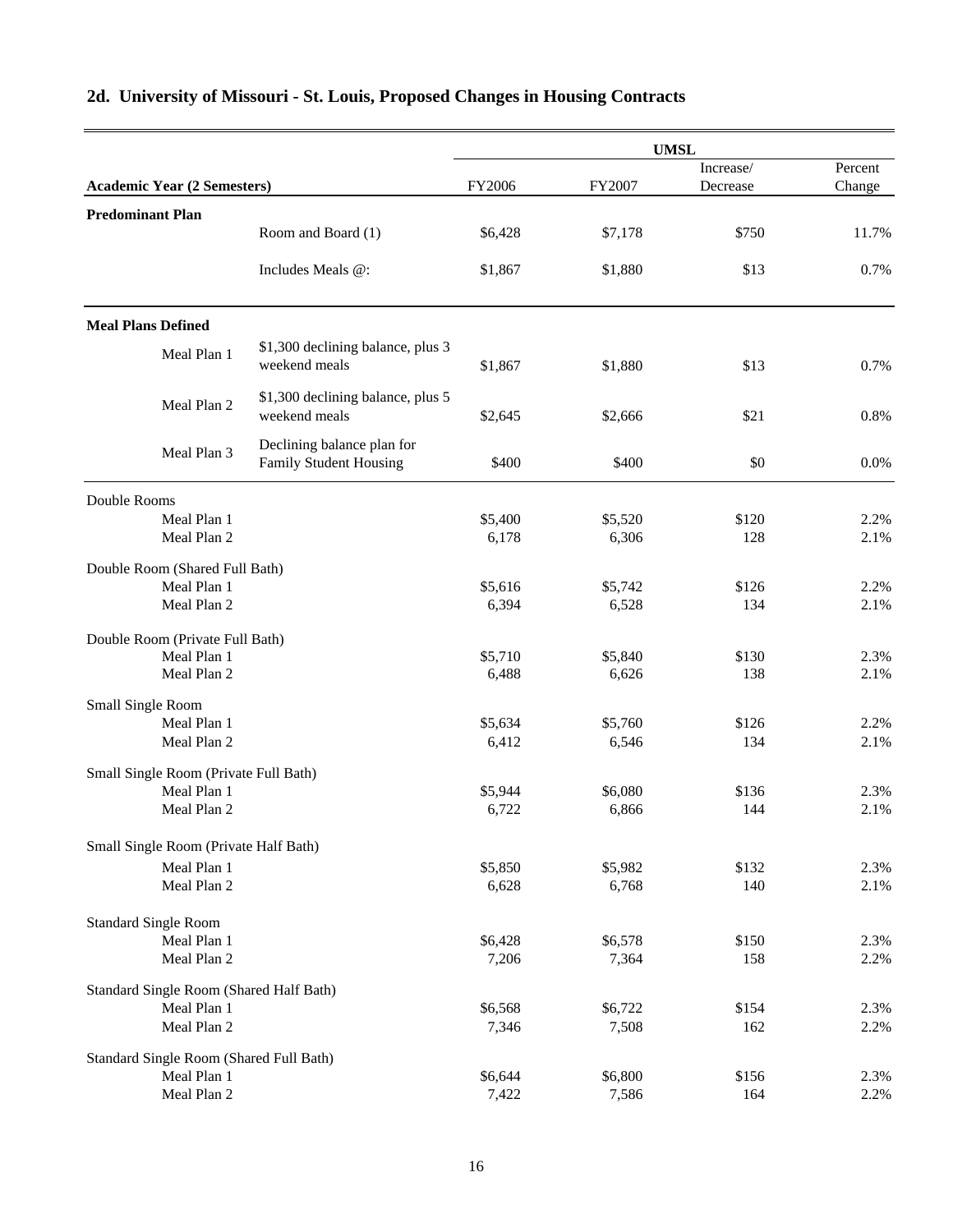|                                           |          |                | Increase/ | Percent |
|-------------------------------------------|----------|----------------|-----------|---------|
| Academic Year (2 Semesters) Cont.         | FY2006   | FY2007         | Decrease  | Change  |
| Standard Single Room (Private Half Bath)  |          |                |           |         |
| Meal Plan 1                               | \$6,644  | \$6,800        | \$156     | 2.3%    |
| Meal Plan 2                               | 7,422    | 7,586          | 164       | 2.2%    |
| Standard Single Room (Private Full Bath)  |          |                |           |         |
| Meal Plan 1                               | \$6,738  | \$6,898        | \$160     | 2.4%    |
| Meal Plan 2                               | 7,516    | 7,684          | 168       | 2.2%    |
| Super Single Room                         |          |                |           |         |
| Meal Plan 1                               | \$6,820  | \$6,982        | \$162     | 2.4%    |
| Meal Plan 2                               | 7,598    | 7,768          | 170       | 2.2%    |
| Super Single Room (Shared Half Bath)      |          |                |           |         |
| Meal Plan 1                               | \$6,960  | \$7,126        | \$166     | 2.4%    |
| Meal Plan 2                               | 7,738    | 7,912          | 174       | 2.2%    |
| Super Single Room (Private Full Bath)     |          |                |           |         |
| Meal Plan 1                               | \$7,130  | \$7,302        | \$172     | 2.4%    |
| Meal Plan 2                               | 7,908    | 8,088          | 180       | 2.3%    |
| Super Single Room (Shared Full Bath)      |          |                |           |         |
| Meal Plan 1                               | \$7,036  | \$7,204        | \$168     | 2.4%    |
| Meal Plan 2                               | 7,814    | 7,990          | 176       | 2.3%    |
| South Campus Residence Hall Single Room   |          |                |           |         |
| Meal Plan 1                               | N/A      | $$7,178$ (2)   | N/A       | N/A     |
| Meal Plan 2                               | N/A      | $7,964$ (2)    | N/A       | N/A     |
| South Campus Residence Hall Double Room   |          |                |           |         |
| Meal Plan 1                               | N/A      | \$6,120<br>(3) | N/A       | N/A     |
| Meal Plan 2                               | N/A      | $6,906$ (3)    | N/A       | N/A     |
| <b>Summer Session</b>                     |          |                |           |         |
| Small Single Rooms - Room Only            | \$1,414  | \$1,456        | \$42      | 3.0%    |
| Standard Single Rooms - Room Only         | \$1,710  | \$1,760        | \$50      | 2.9%    |
| Super Single Rooms - Room Only            | \$1,857  | \$1,912        | \$55      | 3.0%    |
| Double Rooms - Room Only                  | \$1,325  | \$1,364        | \$39      | 2.9%    |
| <b>Family Student Housing (Per Month)</b> |          |                |           |         |
| Mansion Hills 1 Bedroom                   | \$480(4) | \$600(4)       | \$120     | 25.0%   |
| Mansion Hills 2 Bedroom                   | \$620(4) | \$775(4)       | \$155     | 25.0%   |
| Mansion Hills Efficiency Unit             | \$415(4) | \$520(4)       | \$105     | 25.3%   |
| Mansion Hills Loft Unit                   | \$480(4) | \$600(4)       | \$120     | 25.0%   |

Notes:

(1) Predominant plan changes from standard single room in FY06 to the South Campus Residence Hall (SCRH) Single Room in the new residence hall in FY07. Increase not directly comparable.

(2) SCRH Single-new room added for new hall to open in FY2007 (this also becomes the predominant room plan.)

(3) SCRH Double-new room added for new hall to open in FY2007.

(4) Rate increase to meet current market conditions.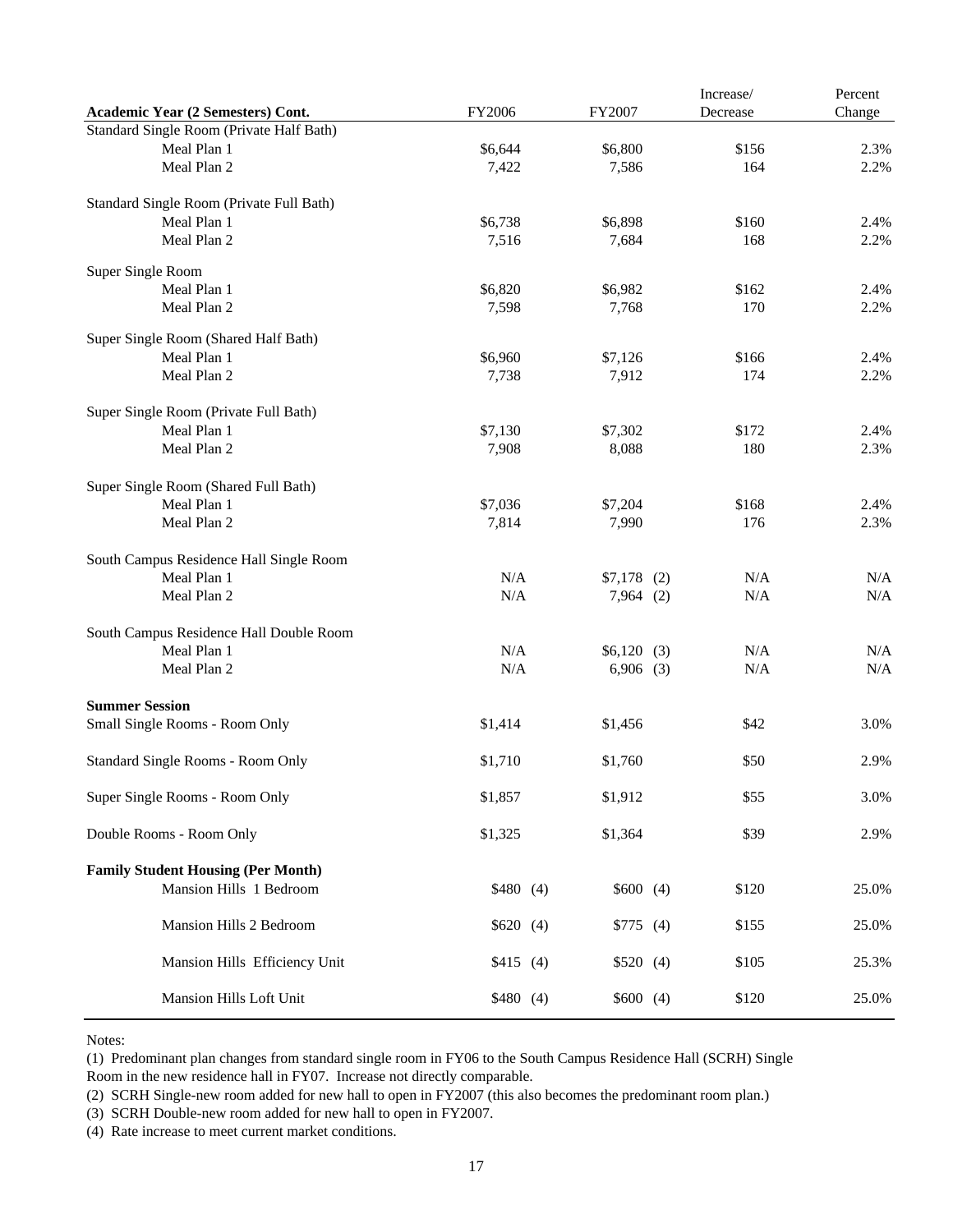|                                     | FY2005<br>Actual | FY2006<br>Estimated | FY2007<br>Planned | FY2007<br>Percent<br>Change |
|-------------------------------------|------------------|---------------------|-------------------|-----------------------------|
|                                     |                  |                     |                   |                             |
| Revenues                            |                  |                     |                   |                             |
| <b>Meal Contracts</b>               | \$15,288,743     | \$15,985,355        | \$16,434,638      | 2.8%                        |
| <b>Room Contracts</b>               | 28,216,392       | 30,850,420          | 36,126,374        | 17.1%                       |
| <b>Apartment Rental</b>             | 2,482,832        | 2,637,060           | 2,808,700         | 6.5%                        |
| Other                               | 6,103,727        | 6,899,423           | 7,568,698         | 9.7%                        |
| <b>Total Revenues</b>               | \$52,091,694     | \$56,372,258        | \$62,938,410      | 11.6%                       |
| <b>Expenditures &amp; Transfers</b> |                  |                     |                   |                             |
| Salaries & Wages                    | \$10,955,812     | \$11,857,005        | \$12,555,850      | 5.9%                        |
| <b>Staff Benefits</b>               | 3,496,644        | 3,597,178           | 4,120,624         | 14.6%                       |
| Subtotal                            | \$14,452,456     | \$15,454,183        | \$16,676,474      | 7.9%                        |
|                                     |                  |                     |                   |                             |
| <b>Utilities</b>                    | \$4,679,660      | \$4,933,414         | \$6,001,218       | 21.6%                       |
| Repair and Replacement              | 3,105,167        | 3,469,569           | 3,665,401         | 5.6%                        |
| Other                               | 15,310,520       | 17,347,489          | 18,058,308        | 4.1%                        |
| <b>Total Expenditures</b>           | \$37,547,803     | \$41,204,655        | \$44,401,401      | 7.8%                        |
| <b>Mandatory Transfers</b>          | \$4,615,305      | \$6,951,753         | \$12,000,599      | 72.6%                       |
| <b>Other Transfers</b>              | 8,795,329        | 7,659,024           | 5,960,654         | $-22.2%$                    |
| Total Expenditures & Transfers      | \$50,958,437     | \$55,815,432        | \$62,362,654      | 11.7%                       |
|                                     |                  |                     |                   |                             |
| <b>Residence Hall Occupancy</b>     | 8,012            | 8,320               | 8,440             | 1.4%                        |
| <b>Residence Hall Capacity</b>      | 8,644            | 8,644               | 8,899             | 3.0%                        |
| Percent of Capacity                 | 92.7%            | 96.3%               | 94.8%             | $-1.6%$                     |
| <b>Apartment Occupancy</b>          | 458              | 465                 | 443               | $-4.7%$                     |
| <b>Apartment Capacity</b>           | 517              | 524                 | 524               | 0.0%                        |
| Percent of Capacity                 | 88.6%            | 88.7%               | 84.5%             | $-4.7%$                     |
|                                     |                  |                     |                   |                             |

# **Table 3a. University of Missouri System Total, Housing System Financial Plans**

P&B 1/03/2006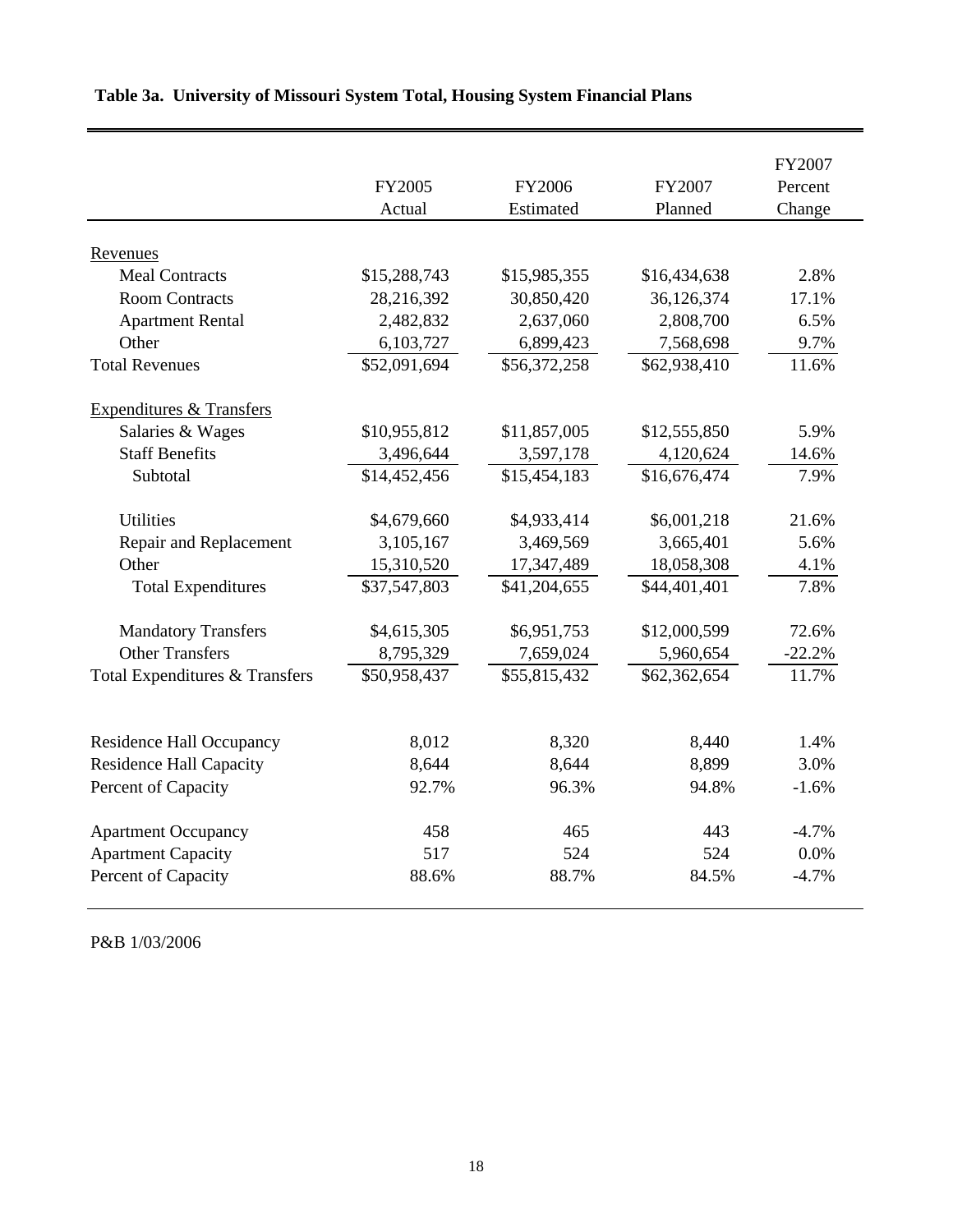|                                           |              |              |              | FY2007       |
|-------------------------------------------|--------------|--------------|--------------|--------------|
|                                           | FY2005       | FY2006       | FY2007       | Percent      |
|                                           | Actual       | Estimated    | Planned      | Change       |
| Revenues                                  |              |              |              |              |
| <b>Meal Contracts</b>                     | \$12,504,892 | \$12,800,355 | \$13,121,638 | 2.5%         |
| <b>Room Contracts</b>                     | 19,519,905   | 20,336,148   | 23,956,628   | $17.8\%$ (1) |
| <b>Apartment Rental</b>                   | 1,619,681    | 1,683,060    | 1,667,700    | $-0.9%$      |
| Other $(1)$                               | 5,334,306    | 6,115,943    | 6,312,619    | 3.2%         |
| <b>Total Revenues</b>                     | \$38,978,784 | \$40,935,506 | \$45,058,585 | 10.1%        |
| Expenditures & Transfers                  |              |              |              |              |
| Salaries & Wages                          | \$9,210,672  | \$10,032,628 | \$10,629,942 | 6.0%         |
| <b>Staff Benefits</b>                     | 3,078,990    | 2,990,009    | 3,417,960    | 14.3%        |
| Subtotal                                  | \$12,289,662 | \$13,022,637 | \$14,047,902 | 7.9%         |
| <b>Utilities</b>                          | \$3,261,711  | \$3,448,760  | \$4,298,630  | 24.6% (1)    |
| Repair and Replacement                    | 1,917,391    | 2,194,023    | 2,356,604    | 7.4%         |
| Other                                     | 10,830,328   | 12,202,838   | 12,537,498   | 2.7%         |
| <b>Total Expenditures</b>                 | \$28,299,092 | \$30,868,258 | \$33,240,634 | 7.7%         |
| Mandatory Transfers (2)                   | \$2,956,570  | \$3,874,086  | \$7,619,820  | 96.7%        |
| <b>Other Transfers</b>                    | 7,191,145    | 6,193,158    | 4,198,132    | $-32.2%$     |
| <b>Total Expenditures &amp; Transfers</b> | \$38,446,807 | \$40,935,502 | \$45,058,586 | 10.1%        |
|                                           |              |              |              |              |
| <b>Residence Hall Occupancy</b>           | 5,827        | 5,837        | 5,791        | $-0.8\%$ (3) |
| <b>Residence Hall Capacity</b>            | 6,011        | 6,011        | 6,123        | 1.9%         |
| Percent of Capacity                       | 96.9%        | 97.1%        | 94.6%        | $-2.6%$      |
| <b>Apartment Occupancy</b>                | 263          | 276          | 256          | $-7.2%$      |
| <b>Apartment Capacity</b>                 | 314          | 314          | 314          | 0.0%         |
| Percent of Capacity                       | 83.8%        | 87.9%        | 81.5%        | $-7.3%$      |

### **Table 3b. University of Missouri-Columbia, Housing System Financial Plans**

Notes:

(1) Operating with 90 more beds and 7.6% more gross square feet.

(2) Mandatory transfers for debt payments on facilities.

(3) Assuming flat enrollment growth leading to lower occupancy percent.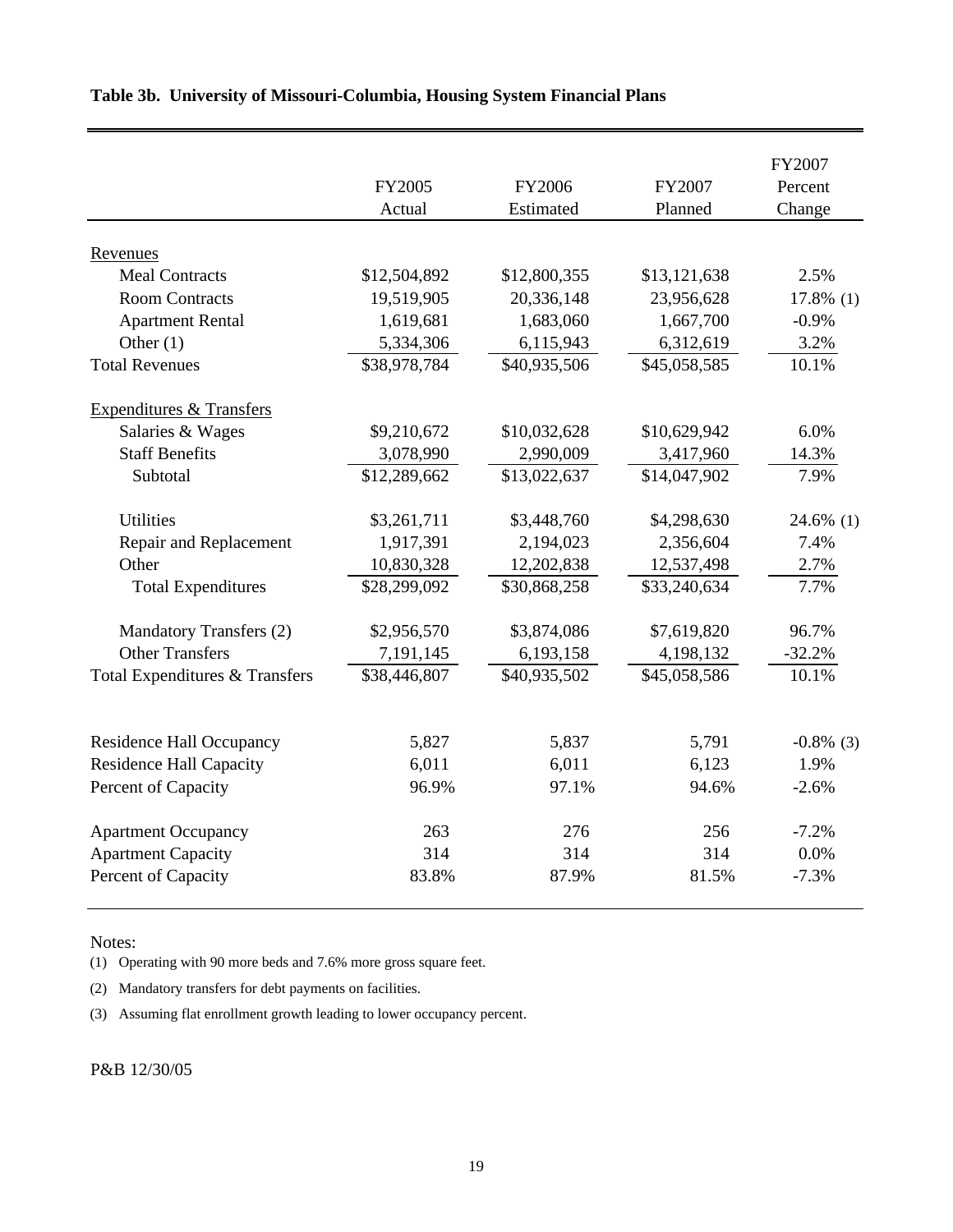|                                     |             |             |             | FY2007  |
|-------------------------------------|-------------|-------------|-------------|---------|
|                                     | FY2005      | FY2006      | FY2007      | Percent |
|                                     | Actual      | Estimated** | Planned**   | Change  |
| Revenues                            |             |             |             |         |
| Meal Contracts (1)                  |             |             |             |         |
| <b>Room Contracts</b>               | 3,029,810   | 3,955,272   | 4,156,746   | 5.1%    |
| <b>Apartment Rental</b>             |             |             |             |         |
| Other                               | 310,119     | 328,480     | 313,079     | $-4.7%$ |
| <b>Total Revenues</b>               | \$3,339,929 | \$4,283,752 | \$4,469,825 | 4.3%    |
| <b>Expenditures &amp; Transfers</b> |             |             |             |         |
| Salaries & Wages (2)                | \$397,801   | \$567,877   | \$619,408   | 9.1%    |
| Staff Benefits (3)                  | 132,673     | 333,377     | 391,164     | 17.3%   |
| Subtotal                            | \$530,474   | \$901,254   | \$1,010,572 | 12.1%   |
| Utilities (4)                       | \$319,652   | \$351,654   | \$385,888   | 9.7%    |
| Repair and Replacement              | 204,454     | 270,546     | 263,797     | $-2.5%$ |
| Other $(5)$                         | 488,704     | 505,551     | 548,710     | 8.5%    |
| <b>Total Expenditures</b>           | \$1,543,284 | \$2,029,005 | \$2,208,967 | 8.9%    |
| <b>Mandatory Transfers</b>          | \$908,930   | \$1,417,667 | \$1,419,779 | 0.1%    |
| <b>Other Transfers</b>              | 218,184     | 333,866     | 331,522     | $-0.7%$ |
| Total Expenditures & Transfers      | \$2,670,398 | \$3,780,538 | \$3,960,268 | 4.8%    |
| <b>Residence Hall Occupancy</b>     | 659         | 820         | 833         | 1.6%    |
| <b>Residence Hall Capacity</b>      | 883         | 883         | 876         | $-0.8%$ |
| Percent of Capacity                 | 74.6%       | 92.9%       | 95.1%       | 2.4%    |
| <b>Apartment Occupancy</b>          |             |             |             |         |
| <b>Apartment Capacity</b>           |             |             |             |         |
| Percent of Capacity                 |             |             |             |         |

### **Table 3c. University of Missouri-Kansas City, Housing System Financial Plans**

Notes: Does not include Twin Oaks Apartment facility which closed in FY06.

(1) Meal contracts - Food Service is not considered a part of Residential Life financial operations.

(2) Central office salaries are being absorbed by Residence Halls. Formulas for hall charges are based on occupancy levels of each hall.

(3) FY 07 includes room and board for community assistants, academic assistants and intern as well as meal plan for resident manager. Three academic assistants have been added for FY07. Also includes increased benefits of Central Office staff charged to Residence Halls.

(4) Utilities reflect current increase in gas of 40% for FY06. FY07 reflects a 10% increase in water & electricity, a 15% increase in gas and a 3% increase in cable services.

(5) Includes a increase in contract custodial service, telephone charges and contract management fee.

P&B 1/03/2006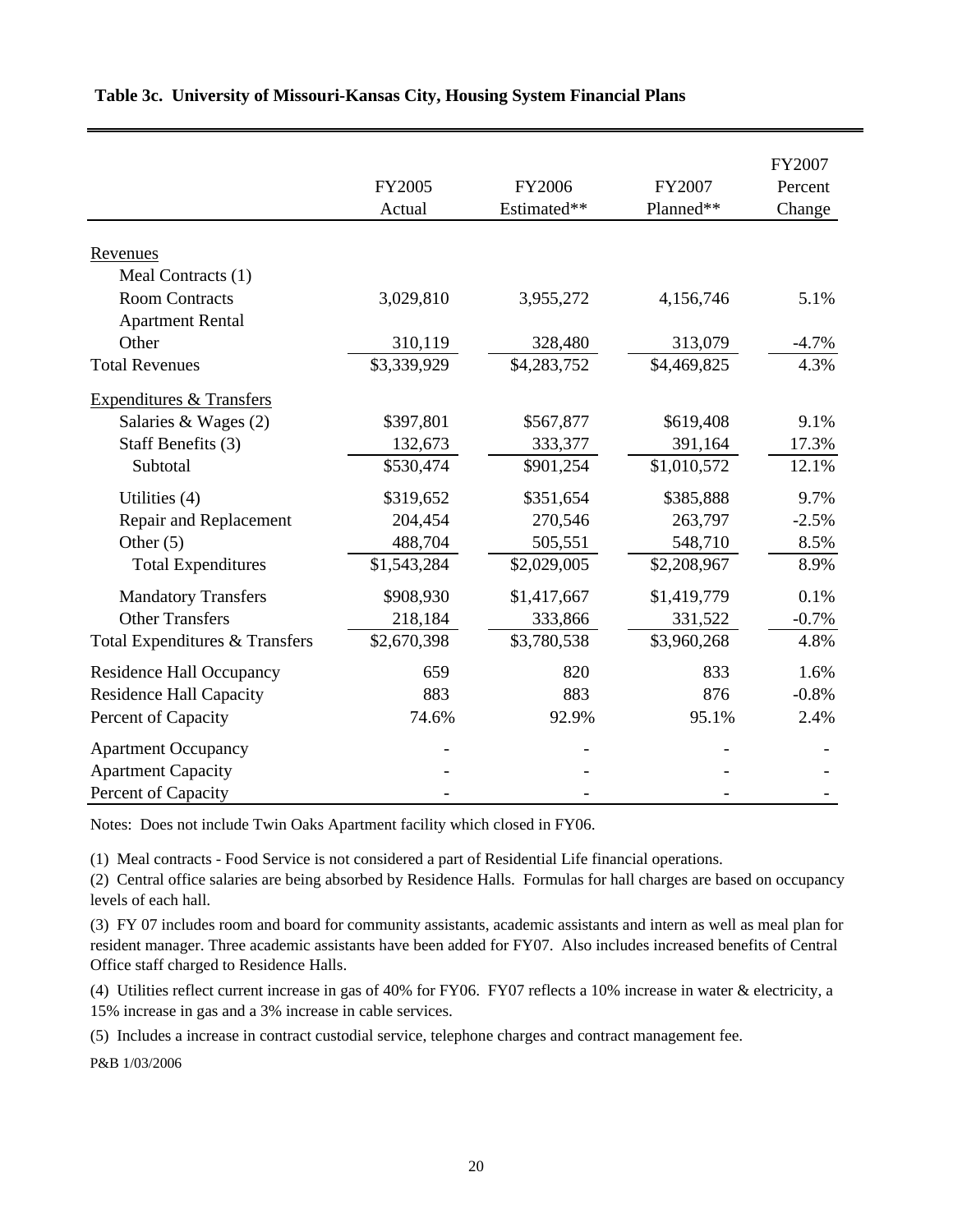|                                     | FY2005      | FY2006      | FY2007      | FY2007<br>Percent |
|-------------------------------------|-------------|-------------|-------------|-------------------|
|                                     | Actual      | Estimated   | Planned     | Change            |
| Revenues                            |             |             |             |                   |
| <b>Meal Contracts</b>               | \$2,373,926 | \$2,790,000 | \$2,910,000 | 4.3%              |
| <b>Room Contracts</b>               | 4,555,760   | 5,440,000   | 5,848,000   | 7.5%              |
| <b>Apartment Rental</b>             | 238,931     | 165,000     | 174,000     | 5.5%              |
| Other                               | 212,572     | 200,000     | 200,000     | 0.0%              |
| <b>Total Revenues</b>               | 7,381,189   | 8,595,000   | 9,132,000   | 6.2%              |
| <b>Expenditures &amp; Transfers</b> |             |             |             |                   |
| Salaries & Wages                    | \$1,133,363 | \$1,100,500 | \$1,144,500 | 4.0%              |
| <b>Staff Benefits</b>               | 235,559     | 232,792     | 264,500     | 13.6%             |
| Subtotal                            | \$1,368,922 | \$1,333,292 | \$1,409,000 | 5.7%              |
| <b>Utilities</b>                    | \$874,149   | \$880,000   | \$911,700   | 3.6%              |
| Repair and Replacement              | 502,996     | 500,000     | 518,000     | 3.6%              |
| Other                               | 3,176,282   | 3,670,000   | 3,802,000   | 3.6%              |
| <b>Total Expenditures</b>           | \$5,922,349 | \$6,383,292 | \$6,640,700 | 4.0%              |
| <b>Mandatory Transfers</b>          | \$432,538   | \$1,277,000 | \$1,278,000 | 0.1%              |
| <b>Other Transfers</b>              | 1,100,004   | 900,000     | 1,200,000   | 33.3%             |
| Total Expenditures & Transfers      | \$7,454,891 | \$8,560,292 | \$9,118,700 | 6.5%              |
|                                     |             |             |             |                   |
| Residence Hall Occupancy            | 1,289       | 1,401       | 1,401       | 0.0%              |
| <b>Residence Hall Capacity</b>      | 1,468       | 1,468       | 1,468       | 0.0%              |
| Percent of Capacity                 | 87.8%       | 95.4%       | 95.4%       | 0.0%              |
| <b>Apartment Occupancy</b>          | 50          | 35          | 35          | 0.0%              |
| <b>Apartment Capacity</b>           | 53          | 36          | 36          | 0.0%              |
| Percent of Capacity                 | 94.3%       | 97.2%       | 97.2%       | 0.0%              |

## **Table 3d. University of Missouri-Rolla, Housing System Financial Plans**

P&B 12/08/2005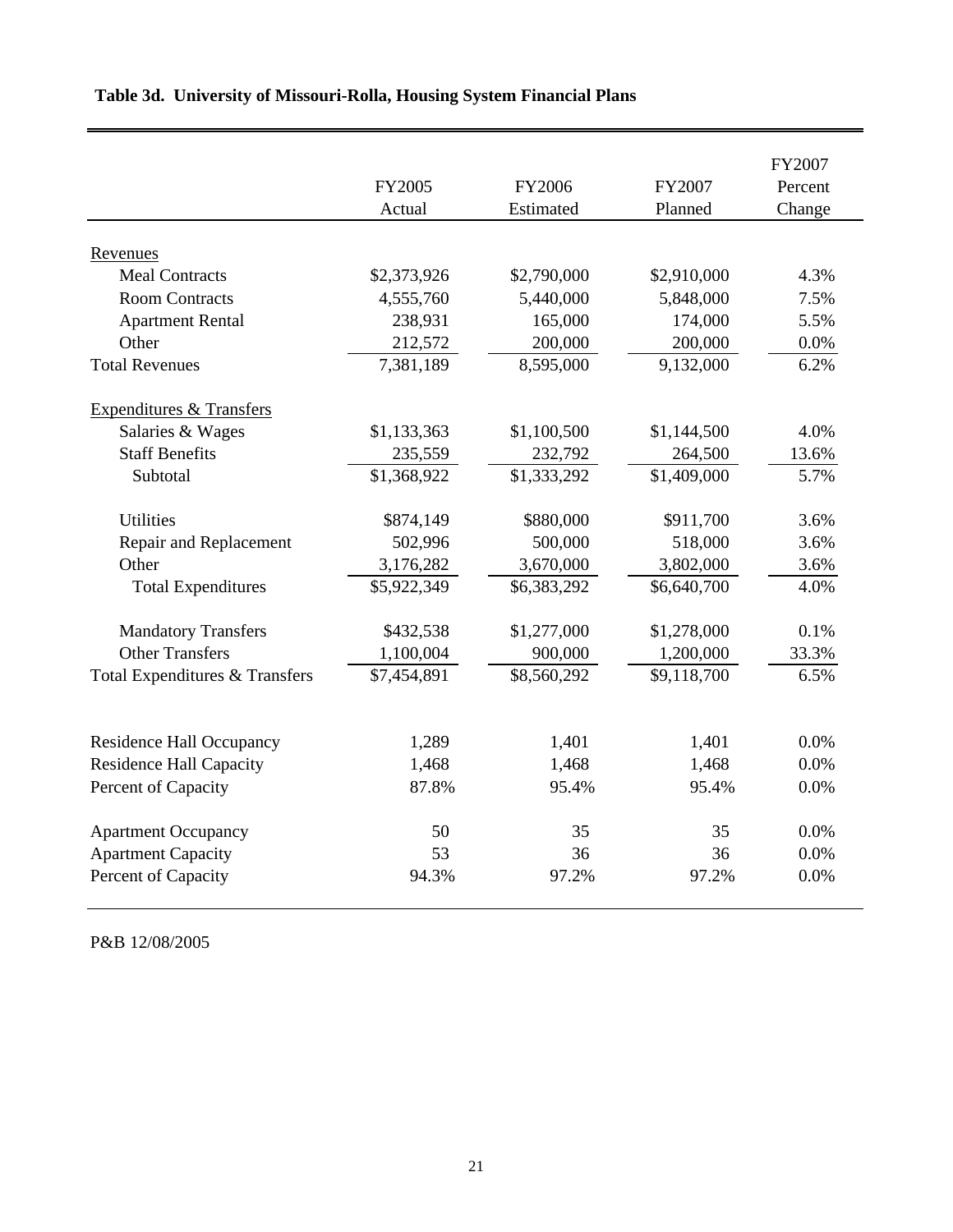|                                                                   |                           |                            |                                        | FY2007        |
|-------------------------------------------------------------------|---------------------------|----------------------------|----------------------------------------|---------------|
|                                                                   | FY2005                    | FY2006                     | FY2007                                 | Percent       |
|                                                                   | Actual                    | Estimated                  | Planned                                | Change        |
| Revenues                                                          |                           |                            |                                        |               |
| <b>Meal Contracts</b>                                             | $\mathbb{S}$<br>409,925   | $\mathbb{S}$<br>395,000    | $\mathbb{S}$<br>403,000                | 2.0%          |
| <b>Room Contracts</b>                                             | 1,110,917                 | 1,119,000                  | 2,165,000                              | 93.5%<br>(1)  |
| <b>Apartment Rental</b>                                           | 624,220                   | 789,000                    | 967,000                                | (2)<br>22.6%  |
| Other                                                             | 246,730                   | 255,000                    | 743,000                                | (3)<br>191.4% |
| <b>Total Revenues</b>                                             | 2,391,792<br>\$           | 2,558,000<br>\$            | 4,278,000<br>$\mathcal{S}$             | 67.2%         |
| <b>Expenditures &amp; Transfers</b>                               |                           |                            |                                        |               |
| Salaries & Wages                                                  | \$<br>213,976             | \$<br>156,000              | \$<br>162,000                          | 3.8%          |
| <b>Staff Benefits</b>                                             | 49,422                    | 41,000                     | 47,000                                 | 14.6%         |
| Subtotal                                                          | \$<br>263,398             | $\mathcal{S}$<br>197,000   | $\mathbb{S}$<br>209,000                | 6.1%          |
| <b>Utilities</b>                                                  | 224,148                   | 253,000                    | 405,000                                | 60.1%<br>(4)  |
| Repair and Replacement                                            | 480,326                   | 505,000                    | 527,000                                | 4.4%          |
| Other                                                             | 815,206                   | 969,100                    | 1,170,100                              | (4)<br>20.7%  |
| <b>Total Expenditures</b>                                         | \$<br>1,783,078           | 1,924,100<br>$\mathcal{S}$ | $\mathbb{S}$<br>2,311,100              | 20.1%         |
| <b>Mandatory Transfers</b>                                        | 317,267                   | 383,000                    | 1,683,000                              | (5)<br>339.4% |
| <b>Other Transfers</b>                                            | 285,996                   | 232,000                    | 231,000                                | $-0.4%$       |
| Total Expenditures & Transfers                                    | 2,386,341<br>$\mathbb{S}$ | 2,539,100<br>\$            | $\overline{4,225,100}$<br>$\mathbb{S}$ | 66.4%         |
|                                                                   | 237                       | 262                        | 415                                    | 58.4%         |
| <b>Residence Hall Occupancy</b><br><b>Residence Hall Capacity</b> | 282                       | 282                        | 432                                    | 53.2%         |
|                                                                   | 84.0%                     | 92.9%                      | 96.1%                                  | 3.4%          |
| Percent of Capacity                                               |                           |                            |                                        |               |
| <b>Apartment Occupancy</b>                                        | 145                       | 154                        | 152                                    | $-1.3%$       |
| <b>Apartment Capacity</b>                                         | 150                       | 174                        | 174                                    | 0.0%          |
| Percent of Capacity                                               | 96.7%                     | 88.5%                      | 87.4%                                  | $-1.2%$       |

### **Table 3e. University of Missouri-St. Louis, Housing System Financial Plans**

Notes:

(1) Increase due to additional capacity in the South Campus Residence Hall (SCRH) for FY07.

(2) FY2006 and FY2007 increase due to the purchase of additional family student housing.

(3) FY2007 includes operating support for the new South Campus Residence Hall.

(4) Increase associated with the opening of SCRH and increased bed spaces.

(5) Debt incurred from the purchase of additional student housing and the new SCRH.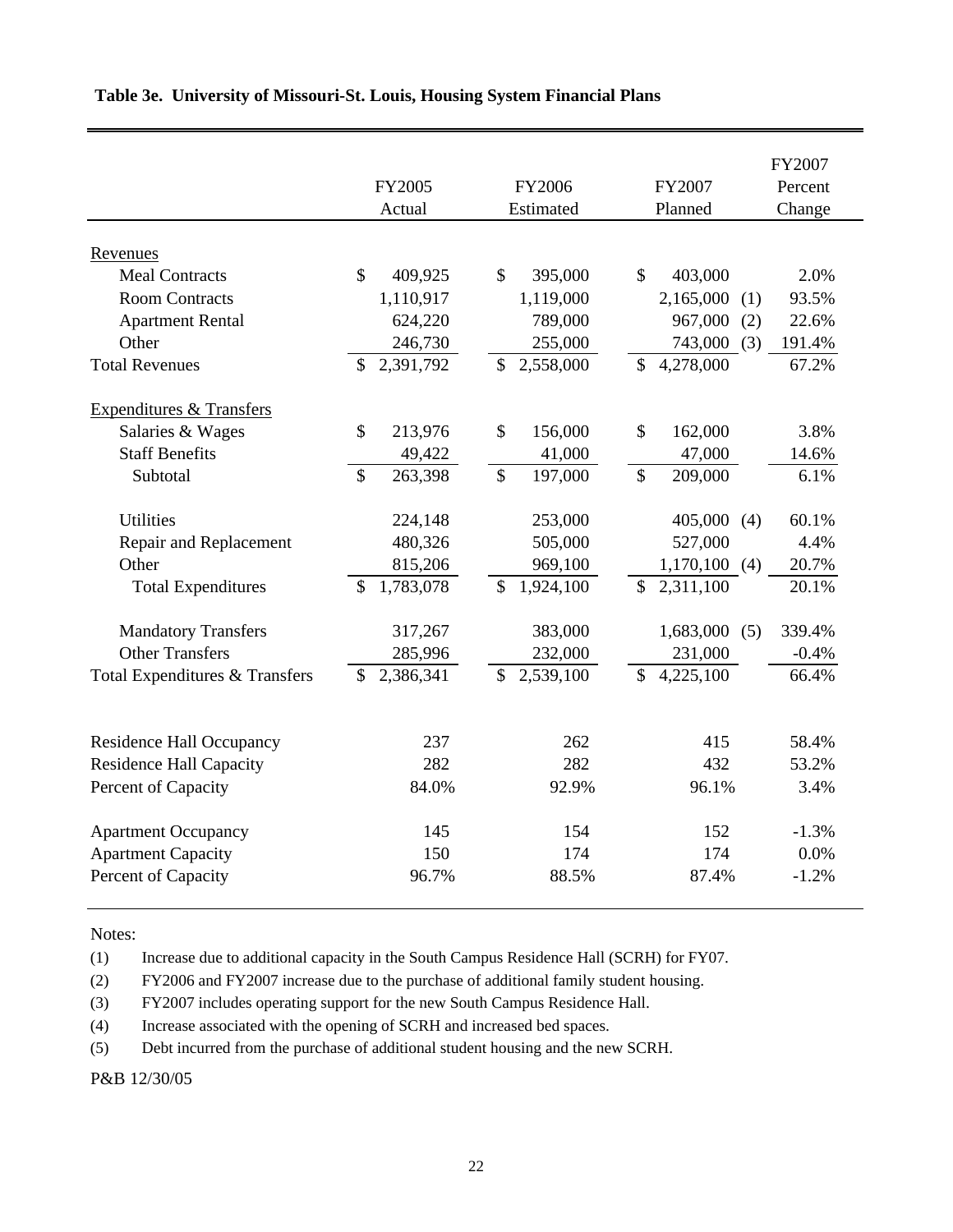**Table 4a. University of Missouri-Columbia, Proposed Student Activity, Facility and Health Service Fees, Fiscal Year 2007**

|               |           |            | <b>FY2007 Semester Rates</b> |           |                            |             |             |             |             |          |        |  |  |  |  |
|---------------|-----------|------------|------------------------------|-----------|----------------------------|-------------|-------------|-------------|-------------|----------|--------|--|--|--|--|
|               | Undergrad | Grad/Prof. |                              | Undergrad | Grad/Prof.                 |             |             |             |             |          |        |  |  |  |  |
| Credit        | Student   | Student    | Recreation                   | Health    | Health                     | Total       | Total       | Total       | Total       | $%$ Chg. | % Chg. |  |  |  |  |
| Hour          | Activity  | Activity   | Activity &                   | Service   | Service                    | <b>FY07</b> | <b>FY07</b> | <b>FY06</b> | <b>FY06</b> | U.G.     | Grad.  |  |  |  |  |
| Load          | Fee $(1)$ | Fee $(1)$  | Facility                     | Fee $(2)$ | Fee $(2)$                  | U.G. Fees   | Grad. Fees  | U.G. Fees   | Grad. Fees  | Fees     | Fees   |  |  |  |  |
|               | \$9.02    | \$9.09     | \$0.00                       | \$0.00    | \$0.00                     | \$9.02      | \$9.09      | \$8.27      | \$8.28      | 9.1%     | 9.8%   |  |  |  |  |
| $\mathcal{L}$ | 18.04     | 18.18      | 0.00                         | 0.00      | 0.00                       | 18.04       | 18.18       | 16.54       | 16.56       | 9.1%     | 9.8%   |  |  |  |  |
| 3             | 27.06     | 27.27      | 0.00                         | 0.00      | 0.00                       | 27.06       | 27.27       | 24.81       | 24.84       | 9.1%     | 9.8%   |  |  |  |  |
| 4             | 36.08     | 36.36      | 0.00                         | 0.00      | 0.00                       | 36.08       | 36.36       | 33.08       | 33.12       | 9.1%     | 9.8%   |  |  |  |  |
| 5             | 45.10     | 45.45      | 0.00                         | 0.00      | 0.00                       | 45.10       | 45.45       | 41.35       | 41.40       | 9.1%     | 9.8%   |  |  |  |  |
| 6             | 54.12     | 54.55      | 0.00                         | 0.00      | 0.00                       | 54.12       | 54.55       | 49.62       | 49.68       | 9.1%     | 9.8%   |  |  |  |  |
|               | 63.14     | 63.64      | 125.60                       | 79.01     | 79.01                      | 267.75      | 268.25      | 181.29      | 181.36      | 47.7%    | 47.9%  |  |  |  |  |
| 8             | 72.16     | 72.73      | 125.60                       | 79.01     | 79.01                      | 276.77      | 277.34      | 189.56      | 189.64      | 46.0%    | 46.2%  |  |  |  |  |
| 9             | 81.18     | 81.82      | 125.60                       | 79.01     | 79.01                      | 285.79      | 286.43      | 197.83      | 270.40      | 44.5%    | 5.9%   |  |  |  |  |
| 10            | 90.20     | 90.91      | 125.60                       | 79.01     | 79.01                      | 294.81      | 295.52      | 206.10      | 278.68      | 43.0%    | 6.0%   |  |  |  |  |
| 11            | 99.22     | 100.00     | 125.60                       | 79.01     | 79.01                      | 303.83      | 304.61      | 214.37      | 286.96      | 41.7%    | 6.2%   |  |  |  |  |
| $12+$         | 108.24    | 109.09     | 125.60                       | 79.01     | 79.01                      | 312.85      | 313.70      | 295.13      | 295.31      | 6.0%     | 6.2%   |  |  |  |  |
|               |           |            |                              |           | <b>FY2006 Semester Fee</b> |             |             |             |             |          |        |  |  |  |  |
| $12+$         | 99.25     | 99.43      | 123.40                       | 72.48     | 72.48                      |             |             | 295.13      | 295.31      |          |        |  |  |  |  |
| % Chg.        | 9.1%      | 9.7%       | 1.8%                         | 9.0%      | 9.0%                       |             |             | 6.0%        | 6.2%        |          |        |  |  |  |  |

|                |                                  |                                   |                          |                                |                                 | <b>FY2007 Summer Session Rates</b> |                      |               |                      |                  |                 |
|----------------|----------------------------------|-----------------------------------|--------------------------|--------------------------------|---------------------------------|------------------------------------|----------------------|---------------|----------------------|------------------|-----------------|
| Credit<br>Hour | Undergrad<br>Student<br>Activity | Grad/Prof.<br>Student<br>Activity | Recreation<br>Activity & | Undergrad<br>Health<br>Service | Grad/Prof.<br>Health<br>Service | Total<br><b>FY07</b>               | Total<br><b>FY07</b> | Total<br>FY06 | Total<br><b>FY06</b> | $%$ Chg.<br>U.G. | % Chg.<br>Grad. |
| Load           | Fee $(1)$                        | Fee $(1)$                         | Facility                 | Fee $(2)$                      | Fee $(2)$                       | U.G. Fees                          | Grad. Fees           | U.G. Fees     | Grad. Fees           | Fees             | Fees            |
|                | \$9.02                           | \$9.09                            | \$0.00                   | \$0.00                         | \$0.00                          | \$9.02                             | \$9.09               | \$8.27        | \$8.28               | 9.1%             | 9.8%            |
| 2              | 18.04                            | 18.18                             | 0.00                     | 0.00                           | 0.00                            | 18.04                              | 18.18                | 16.54         | 16.56                | 9.1%             | 9.8%            |
| 3              | 27.06                            | 27.27                             | 0.00                     | 0.00                           | 0.00                            | 27.06                              | 27.27                | 24.81         | 24.84                | 9.1%             | 9.8%            |
| 4              | 36.08                            | 36.36                             | 0.00                     | 0.00                           | 64.47                           | 36.08                              | 100.83               | 33.08         | 92.27                | 9.1%             | 9.3%            |
| 5              | 45.10                            | 45.45                             | 0.00                     | 0.00                           | 64.47                           | 45.10                              | 109.92               | 41.35         | 100.55               | 9.1%             | 9.3%            |
| 6              | 54.12                            | 54.55                             | 0.00                     | 64.47                          | 64.47                           | 118.59                             | 119.02               | 108.77        | 108.83               | 9.0%             | 9.4%            |
| $7+$           | 54.12                            | 54.55                             | 62.80                    | 64.47                          | 64.47                           | 181.39                             | 181.82               | 170.47        | 170.53               | 6.4%             | 6.6%            |
|                |                                  |                                   |                          |                                | <b>FY2006 Summer Fee</b>        |                                    |                      |               |                      |                  |                 |
| $7+$           | 49.62                            | 49.68                             | 61.70                    | 59.15                          | 59.15                           |                                    |                      | 170.47        | 170.53               |                  |                 |
| % Chg.         | 9.1%                             | 9.8%                              | 1.8%                     | 9.0%                           | 9.0%                            |                                    |                      | 6.4%          | 6.6%                 |                  |                 |

#### Notes:

(1) Student Activity Fees fund the activities of the Student Goverment Association, Student Organizations, Sports Clubs, Legion of Black Collegians, ASUM, Capital Improvements Fee, Divisional Student Councils, Transportation, Memorial Union, Student Life, Jesse Auditorium, Parking Garage, Savitar (2006) and Counseling Center (2007). FY2007 fees were originally set using a 3% inflationary increase. The Savitar fee was eliminated and other fees were reallocated within the student activity fee to provide for increased programming and the creation of the Counseling Center. In addition, increases to fund specific programming are requested as follows: \$2.20 to fund an advisior for the student government association, \$2.00 in the transportation fee to fund additional routes, and \$1.75 to help fund the Counseling Center. This results in a net increase of 9.1% for undergraduates and 9.7% for gradutate and professional students.

(2) Health Fees are recommended to increase 9% to fund increased costs, rising visit volumes, program enhancements, and to avoid deterrants to utilization caused by co-pays for visits and lab tests. Also, the assessment of the health fee was changed to be assessed to all students taking more than 6 credit hours in the fall and winter semesters; previously it was assessed to full-time students.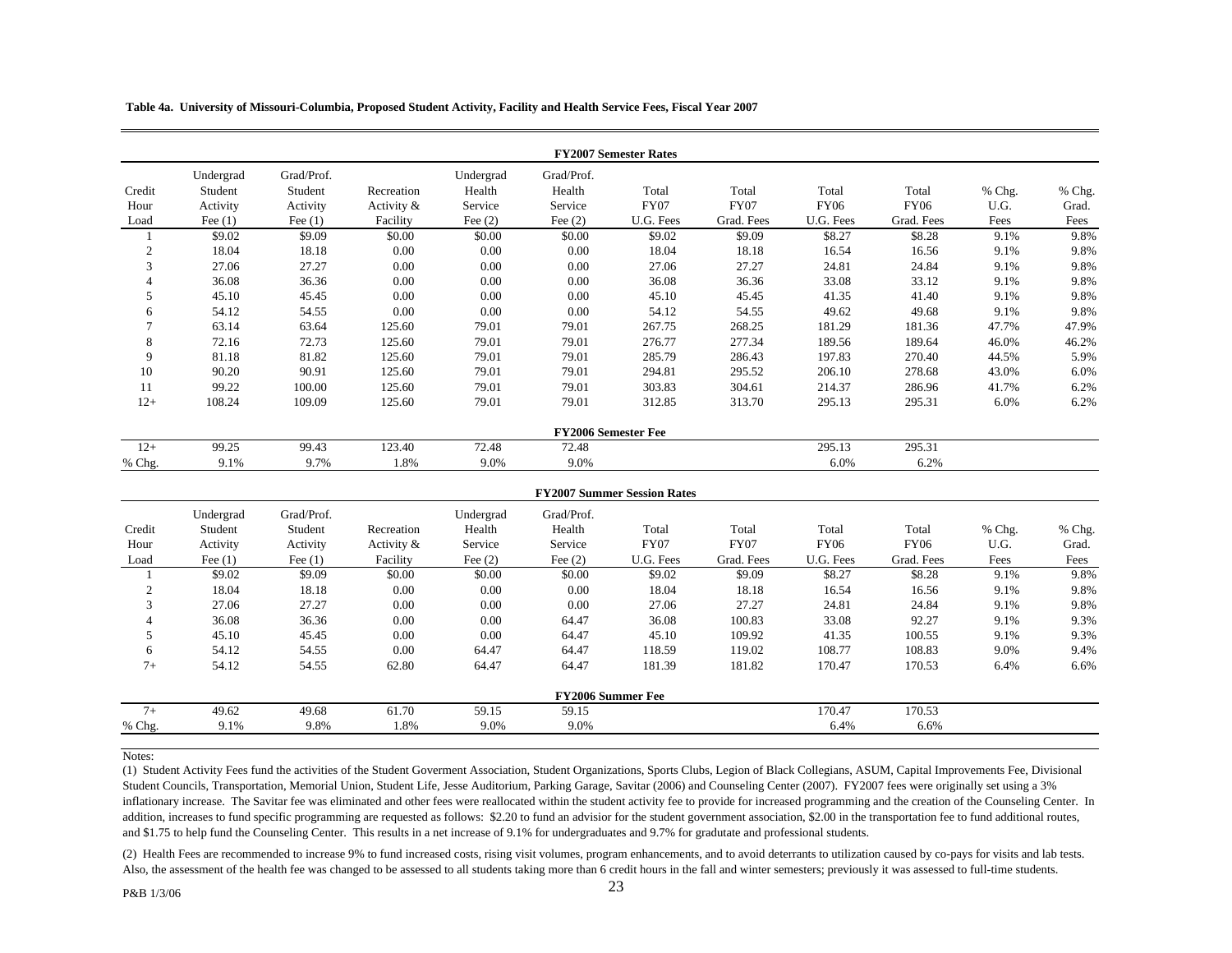**4b. University of Missouri-Kansas City, Proposed Student Activity, Facility and Health Service Fees, Fiscal Year 2007**

|                  |        |          |          |          | <b>FY2007 Semester Rates</b>       |         |          |             |             |       |
|------------------|--------|----------|----------|----------|------------------------------------|---------|----------|-------------|-------------|-------|
| Credit           | Univ.  |          |          | Student  | Phys.                              | Student | Rec.     | Total       | Total       | %Chg  |
| Hour             | Center | Athletic | A.S.U.M. | Activity | Facility                           | Health  | Facility | <b>FY07</b> | <b>FY06</b> | Total |
| Load             | Fee    | Fee      | Fee      | Fee      | Fee                                | Fee     | Fee      | Fees        | Fees        | Fees  |
|                  | \$5.80 | \$4.12   | \$0.15   | \$4.10   | \$0.64                             | \$3.61  | \$30.00  | \$48.42     | \$48.00     | 0.9%  |
| $\boldsymbol{2}$ | 11.60  | 8.24     | 0.30     | 8.20     | \$1.28                             | 7.21    | 30.00    | 66.83       | 66.00       | 1.3%  |
| 3                | 17.40  | 12.36    | 0.45     | 12.29    | \$1.93                             | 10.82   | 30.00    | 85.25       | 84.01       | 1.5%  |
| 4                | 23.20  | 16.48    | 0.60     | 16.39    | \$2.57                             | 14.42   | 30.00    | 103.66      | 102.01      | 1.6%  |
| 5                | 29.00  | 20.60    | 0.75     | 20.49    | \$3.21                             | 18.03   | 30.00    | 122.08      | 120.01      | 1.7%  |
| 6                | 34.80  | 24.72    | 0.90     | 24.59    | \$3.85                             | 21.63   | 30.00    | 140.49      | 138.01      | 1.8%  |
| 7                | 40.60  | 28.84    | 1.05     | 28.69    | \$4.49                             | 25.24   | 30.00    | 158.91      | 156.02      | 1.9%  |
| 8                | 46.40  | 32.96    | 1.20     | 32.78    | \$5.14                             | 28.84   | 30.00    | 177.32      | 174.02      | 1.9%  |
| 9                | 52.20  | 37.08    | 1.35     | 36.88    | \$5.78                             | 32.45   | 30.00    | 195.74      | 192.02      | 1.9%  |
| 10               | 58.00  | 41.20    | 1.50     | 40.98    | \$6.42                             | 36.05   | 30.00    | 214.15      | 210.02      | 2.0%  |
| 11               | 63.80  | 45.32    | 1.50     | 45.08    | \$7.06                             | 39.66   | 30.00    | 232.42      | 227.88      | 2.0%  |
| $12 +$           | 69.60  | 49.44    | 1.50     | 49.18    | \$7.71                             | 43.26   | 30.00    | 250.68      | 245.73      | 2.0%  |
|                  |        |          |          |          | <b>FY2006 Semester Fee</b>         |         |          |             |             |       |
| $12+$            | 67.57  | 48.00    | 1.50     | 49.18    | 7.48                               | 42.00   | 30.00    |             | 245.73      |       |
| %Chg.            | 3.0%   | 3.0%     | $0.0\%$  | $0.0\%$  | 3.0%                               | 3.0%    | 0.0%     |             | 2.0%        |       |
|                  |        |          |          |          | <b>FY2007 Summer Session Rates</b> |         |          |             |             |       |
| Credit           | Univ.  |          |          | Student  | Phys.                              | Student | Rec.     | Total       | Total       | %Chg  |
| Hour             | Center | Athletic | A.S.U.M. | Activity | Facility                           | Health  | Facility | <b>FY07</b> | <b>FY06</b> | Total |
| Load             | Fee    | Fee      | Fee      | Fee      | Fee                                | Fee     | Fee      | Fees        | Fees        | Fees  |

|       | \$5.80 | \$4.12 | \$0.15 | \$4.10 | \$0.64                   | \$3.61 | \$15.00 | \$33.42 | 33.00  | 1.3% |
|-------|--------|--------|--------|--------|--------------------------|--------|---------|---------|--------|------|
|       | 11.60  | 8.24   | 0.30   | 8.20   | 1.28                     | 7.21   | 15.00   | 51.83   | 51.00  | 1.6% |
| 3     | 17.40  | 12.36  | 0.45   | 12.29  | 1.93                     | 10.82  | 15.00   | 70.25   | 69.01  | 1.8% |
| 4     | 23.20  | 16.48  | 0.60   | 16.39  | 2.57                     | 14.42  | 15.00   | 88.66   | 87.01  | 1.9% |
|       | 29.00  | 20.60  | 0.75   | 20.49  | 3.21                     | 18.03  | 15.00   | 107.08  | 105.01 | 2.0% |
| $6+$  | 34.80  | 24.72  | 0.90   | 24.59  | 3.85                     | 21.63  | 15.00   | 125.49  | 123.01 | 2.0% |
|       |        |        |        |        | <b>FY2006 Summer Fee</b> |        |         |         |        |      |
| $6+$  | 33.79  | 24.00  | 0.90   | 24.59  | 3.74                     | 21.00  | 15.00   |         | 123.01 |      |
| %Chg. | 3.0%   | 3.0%   | 0.0%   | 0.0%   | 3.0%                     | 3.0%   | $0.0\%$ |         | 2.0%   |      |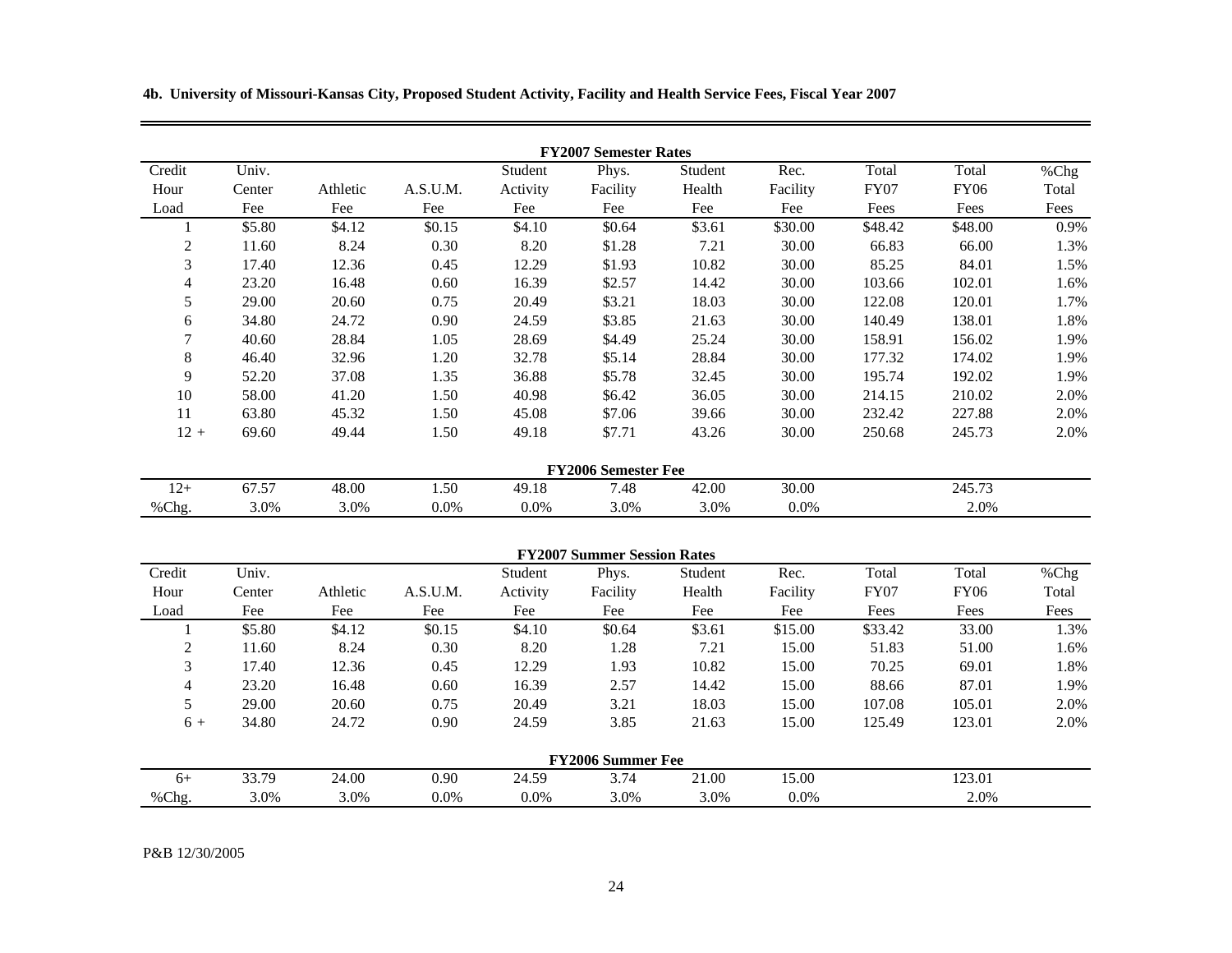**Table 4c. University of Missouri-Rolla, Proposed Student Activity, Facility and Health Service Fees, Fiscal Year 2007**

|                        |                            |                          |                            |                        |                               |                               | <b>FY2007 Semester Rates</b>       |                                   |                             |                                   |                                    |                        |                         |
|------------------------|----------------------------|--------------------------|----------------------------|------------------------|-------------------------------|-------------------------------|------------------------------------|-----------------------------------|-----------------------------|-----------------------------------|------------------------------------|------------------------|-------------------------|
| Credit<br>Hour<br>Load | Student<br>Activity<br>Fee | Health<br>Service<br>Fee | I/Mural<br>Facility<br>Fee | Univ.<br>Center<br>Fee | Univ.<br>Center<br>Debt $(1)$ | Rollamo<br>Year<br>Book $(2)$ | Graduate<br>Student<br>Fee         | Total<br><b>FY07</b><br>U.G. Fees | Total<br>FY07<br>Grad. Fees | Total<br><b>FY06</b><br>U.G. Fees | Total<br><b>FY06</b><br>Grad. Fees | % Chg.<br>U.G.<br>Fees | % Chg.<br>Grad.<br>Fees |
|                        | \$12.85                    | \$73.00                  | \$1.00                     | \$2.41                 | \$12.50                       | \$0.00                        | \$2.20                             | \$101.76                          | \$103.96                    | \$100.75                          | \$105.25                           | 1.0%                   | $-1.2%$                 |
| 2                      | 25.70                      | 73.00                    | 2.00                       | 4.82                   | 25.00                         | 0.00                          | 2.20                               | 130.52                            | 132.72                      | 128.50                            | 133.00                             | 1.6%                   | $-0.2%$                 |
| 3                      | 38.55                      | 73.00                    | 3.00                       | 7.23                   | 37.50                         | 0.00                          | 2.20                               | 159.28                            | 161.48                      | 156.25                            | 160.75                             | 1.9%                   | 0.5%                    |
| 4                      | 51.40                      | 73.00                    | 4.00                       | 9.64                   | 50.00                         | 0.00                          | 2.20                               | 188.04                            | 190.24                      | 184.00                            | 188.50                             | 2.2%                   | 0.9%                    |
| 5                      | 64.25                      | 73.00                    | 5.00                       | 12.05                  | 62.50                         | 0.00                          | 2.20                               | 216.80                            | 219.00                      | 211.75                            | 216.25                             | 2.4%                   | 1.3%                    |
| 6                      | 77.10                      | 73.00                    | 6.00                       | 14.46                  | 75.00                         | 0.00                          | 2.20                               | 245.56                            | 247.76                      | 239.50                            | 244.00                             | 2.5%                   | 1.5%                    |
| $\tau$                 | 89.95                      | 73.00                    | 7.00                       | 16.87                  | 87.50                         | 10.00                         | 2.20                               | 284.32                            | 276.52                      | 276.85                            | 271.75                             | 2.7%                   | 1.8%                    |
| 8                      | 102.80                     | 73.00                    | 8.00                       | 19.28                  | 100.00                        | 10.00                         | 2.20                               | 313.08                            | 305.28                      | 304.60                            | 299.50                             | 2.8%                   | 1.9%                    |
| 9                      | 115.65                     | 73.00                    | 9.00                       | 21.69                  | 112.50                        | 10.00                         | 2.20                               | 341.84                            | 334.04                      | 332.35                            | 327.25                             | 2.9%                   | 2.1%                    |
| 10                     | 128.50                     | 73.00                    | 10.00                      | 24.10                  | 125.00                        | 10.00                         | 2.20                               | 370.60                            | 362.80                      | 360.10                            | 355.00                             | 2.9%                   | 2.2%                    |
| 11                     | 128.50                     | 73.00                    | 10.00                      | 24.10                  | 125.00                        | 10.00                         | 2.20                               | 370.60                            | 362.80                      | 360.10                            | 355.00                             | 2.9%                   | 2.2%                    |
| $12+$                  | 128.50                     | 73.00                    | 10.00                      | 24.10                  | 125.00                        | 10.00                         | 2.20                               | 370.60                            | 362.80                      | 360.10                            | 355.00                             | 2.9%                   | 2.2%                    |
|                        |                            |                          |                            |                        |                               |                               | FY2006 Semester Fee                |                                   |                             |                                   |                                    |                        |                         |
| $12+$                  | 118.40                     | 73.00                    | 10.00                      | 24.10                  | 125.00                        | 9.60                          | 4.50                               |                                   |                             | 360.10                            | 355.00                             |                        |                         |
| % Chg.                 | 8.5%                       | 0.0%                     | 0.0%                       | 0.0%                   | 0.0%                          | 4.2%                          | $-51.1%$                           |                                   |                             | 2.9%                              | 2.2%                               |                        |                         |
|                        |                            |                          |                            |                        |                               |                               | <b>FY2007 Summer Session Rates</b> |                                   |                             |                                   |                                    |                        |                         |
| Credit                 | Student                    | Health                   | I/Mural                    | Univ.                  | Univ.                         | Rollamo                       | Graduate                           | Total                             | Total                       | Total                             | Total                              | % Chg.                 | % Chg.                  |
| Hour                   | Activity                   | Service                  | Facility                   | Center                 | Center                        | Year                          | Student                            | <b>FY07</b>                       | <b>FY07</b>                 | <b>FY06</b>                       | <b>FY06</b>                        | U.G.                   | Grad.                   |
| Load                   | Fee                        | Fee                      | Fee                        | Fee                    | Debt                          | Book $(1)$                    | Fee                                | U.G. Fees                         | Grad. Fees                  | U.G. Fees                         | Grad. Fees                         | Fees                   | Fees                    |
|                        | 8.85                       | 36.50                    | 0.66                       | 2.41                   | 12.50                         | 0.00                          | 0.00                               | \$60.92                           | \$60.92                     | \$60.43                           | \$60.43                            | 0.8%                   | 0.8%                    |
| $\overline{2}$         | 17.70                      | 36.50                    | 1.32                       | 4.82                   | 25.00                         | 0.00                          | 0.00                               | 85.34                             | 85.34                       | 84.35                             | 84.35                              | 1.2%                   | 1.2%                    |
| 3                      | 26.55                      | 36.50                    | 1.98                       | 7.23                   | 37.50                         | 0.00                          | 0.00                               | 109.76                            | 109.76                      | 108.28                            | 108.28                             | 1.4%                   | 1.4%                    |
| 4                      | 35.40                      | 36.50                    | 2.64                       | 9.64                   | 50.00                         | 0.00                          | 0.00                               | 134.18                            | 134.18                      | 132.20                            | 132.20                             | 1.5%                   | 1.5%                    |
| 5                      | 44.25                      | 36.50                    | 3.30                       | 12.05                  | 62.50                         | 0.00                          | 0.00                               | 158.60                            | 158.60                      | 156.13                            | 156.13                             | 1.6%                   | 1.6%                    |
| $6+$                   | 44.25                      | 36.50                    | 3.30                       | 12.05                  | 62.50                         | 0.00                          | 0.00                               | 158.60                            | 158.60                      | 156.13                            | 156.13                             | 1.6%                   | 1.6%                    |
|                        |                            |                          |                            |                        |                               |                               | <b>FY2006 Summer Fee</b>           |                                   |                             |                                   |                                    |                        |                         |
| $6+$                   | 41.75                      | 36.50                    | 3.33                       | 12.05                  | 62.50                         | n/a                           | n/a                                |                                   |                             | 156.13                            | 156.13                             |                        |                         |
| % Chg.                 | 6.0%                       | 0.0%                     | $-0.9%$                    | 0.0%                   | 0.0%                          | n/a                           | n/a                                |                                   |                             | 1.6%                              | 1.6%                               |                        |                         |

Notes:

(1) Assessed to undergraduate students in fall semester only.